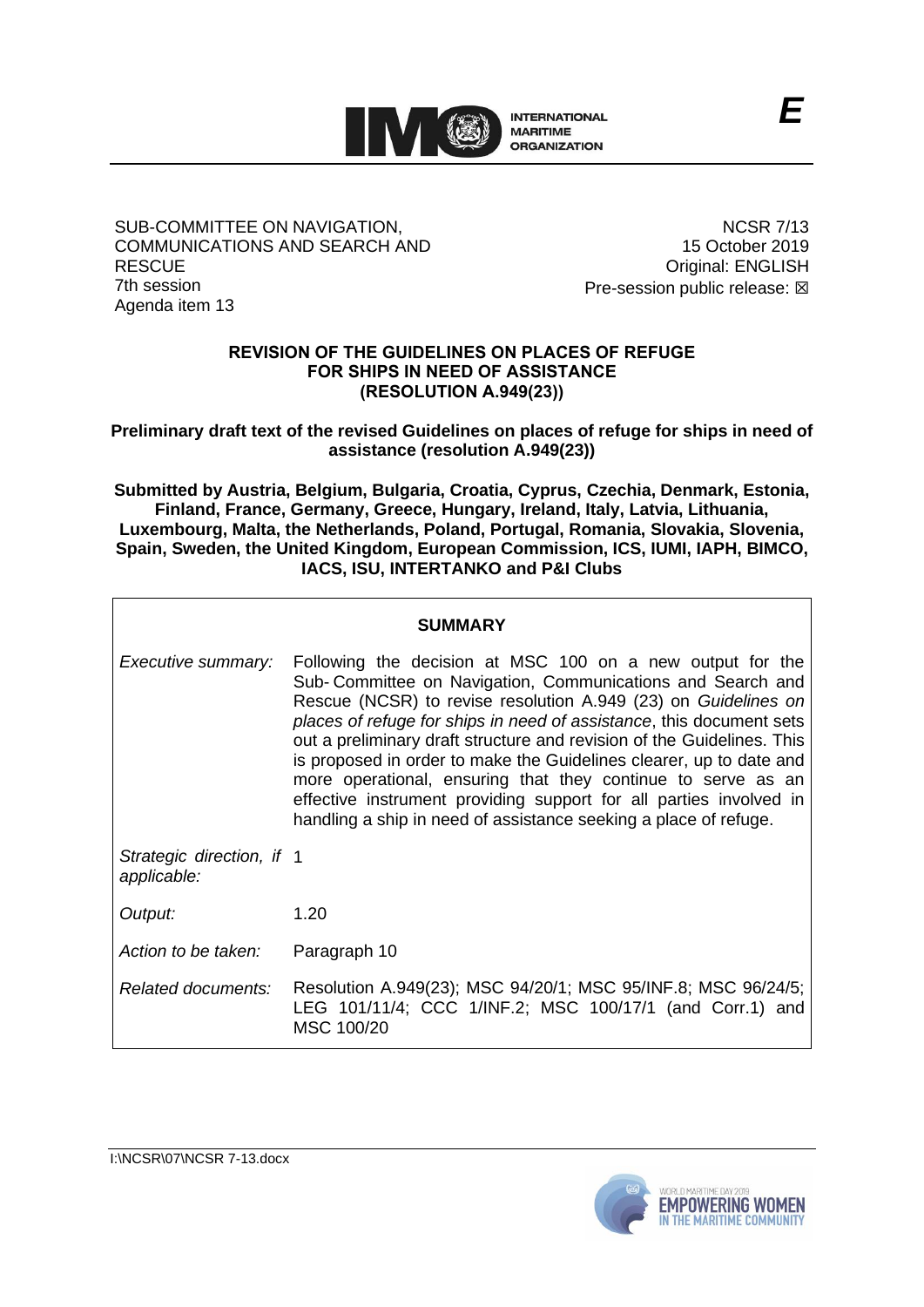### **Introduction**

1 The Maritime Safety Committee, at its 100th session, agreed to include in its post- biennial agenda an output on "Revision of the *Guidelines on places of refuge for ships in need of assistance* (resolution A.949(23))", with two sessions needed to complete the item, assigning the NCSR Sub-Committee as the coordinating organ (MSC 100/20, paragraph 17.1).

2 The revision of the *Guidelines on places of refuge for ships in need of assistance* (resolution A.949 (23) – hereinafter "the Guidelines") is required to ensure that the resolution continues to serve as an effective instrument, providing a clear framework to deal with ships in need of assistance seeking a place of refuge in a consistent and harmonized manner.

3 MSC 100 noted the key areas in the Guidelines (in the annex to the resolution) which require revision (MSC 100/17/1, paragraph 17) and invited interested Member States and international organizations to submit proposals to NCSR 7.

- 4 For ease of reference, the key areas identified in MSC 100/17/1 include:
	- .1 places of refuge coordination and cooperation the current Guidelines are designed on the premise that there is one and only one coastal State involved in any given incident. Experience shows, however, that many incidents lead to situations involving a neighbouring State or States in the vicinity of the incident. Conversely, States may consider themselves as exempt from any responsibilities when the incident occurs beyond national jurisdiction. Operational procedures for international coordination and decision-making should be provided for situations where more than one State may become involved and for incidents occurring beyond national jurisdiction;
	- .2 designation of a national competent authority the current Guidelines mention numerous authorities that could be involved in the decision-making process: local authorities, maritime authorities, port authorities, authorities responsible for shoreside safety "and generally all governmental authorities concerned". This can lead to confusion and therefore delay in the internal handling and decision-making process.

Resolution A.950(23) on *Maritime Assistance Services (MAS)* provides for a single point of contact in the coastal State for masters and those private facilities involved in salvage operations. Depending on internal structure, MAS may or not be the relevant contact for the governmental authorities of another State. Clarity regarding the authority involved can thus enhance communication and efficient coordination and cooperation between neighbouring States. The Guidelines could therefore recommend: the designation of a national competent authority, and appropriate information given to IMO on the identity and contact of this authority, if different, to an electronic link (e.g. MAS section of the Contact Points module in the Global Integrated Shipping Information System (GISIS));

.3 involved parties – the current Guidelines focus on masters and/or salvors but there are often other parties involved in support of resolving a situation e.g., insurance (P&I and Hull and Machinery), classification societies (providing emergency response services), etc. This should be fully reflected and roles and responsibilities explained;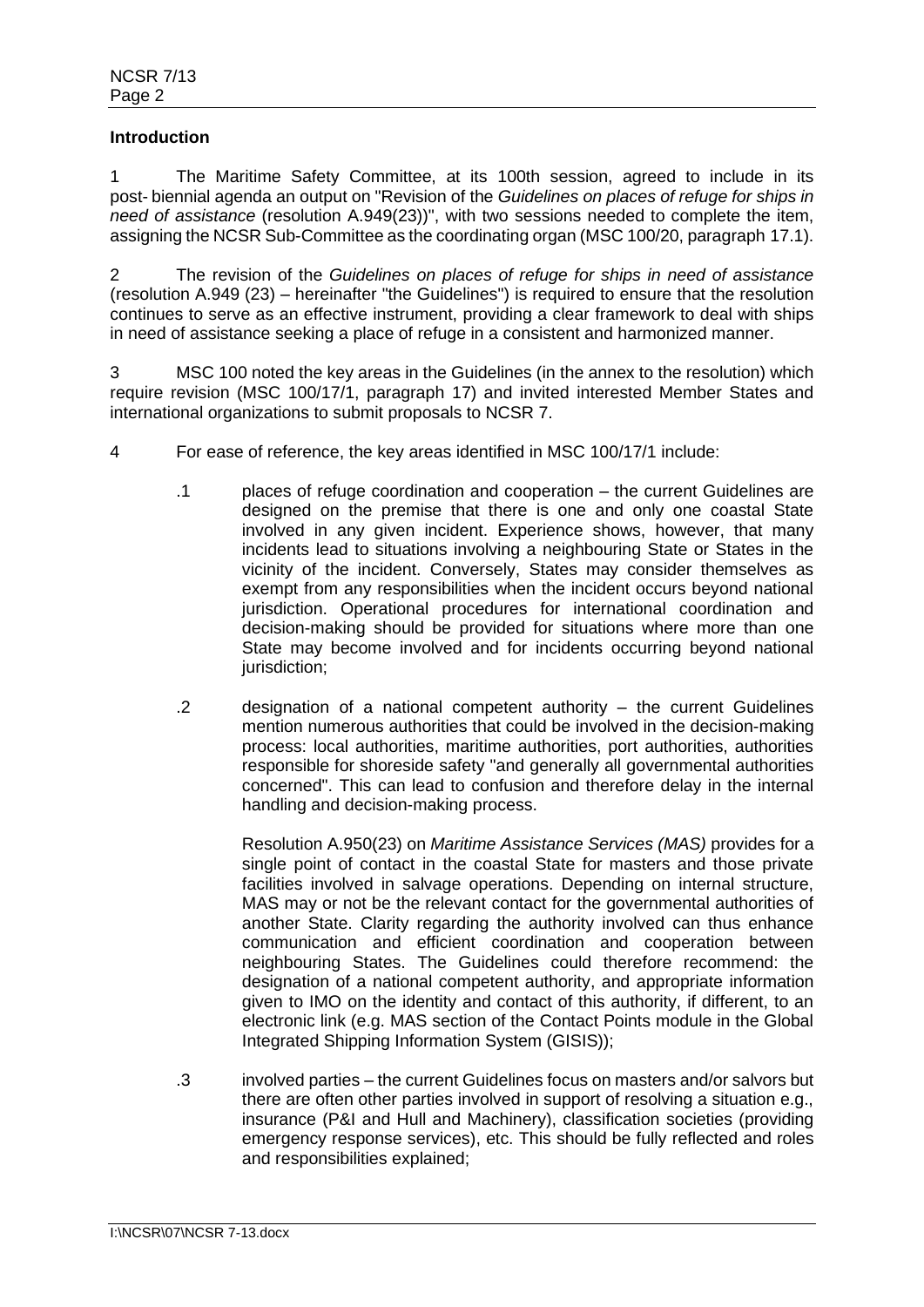- .4 updating of process, communication and reporting procedures the current Guidelines could be updated and clarified in relation to how to request a place of refuge, the risk assessment and inspection tools/needs, as well as the decision-making, including how to communicate this. They, furthermore, could benefit from including a number of standardized formats and forms to be used, i.e. place of refuge request form, framework for what any "Decision methodology" could include, SITREP (situational reports) in uniform format, etc.;
- .5 guidance in the case of rejection and handover to another State the current Guidelines are silent on any procedure and communication to concerned parties, in the case of a process leading to rejection. Such guidance should be developed and should also include procedure and information to be provided in order to hand over the handling of a ship in need of assistance to another (neighbouring/supporting) State;
- .6 media and information handling the current Guidelines do not cover this aspect at all, but given its role and the way social media is used today, a chapter on media handling should be considered;
- .7 learning from experience the Guidelines should include an encouragement for any party involved in handling ships in need of assistance to share lessons learned; and
- .8 administrative amendments there are references to a number of applicable international conventions in its appendix 1, which is in need of updating following the entry into force of additional relevant conventions. The document would also benefit from an overall rationalization and restructuring.

# **Progress**

5 The work has progressed since 2013, as also reported to IMO (MSC 95/INF.8, MSC 96/24/5 and MSC 100/17/1 and Corr.1). In particular, the EU operational guidelines have been tested in scenarios resembling, as far as possible, a real situation<sup>1</sup> with all parties involved through Table-top exercises (TTE).

6 Four TTE have been held, the latest in October 2019 in Spain (the previous ones were held in September 2017 in Norway, in September 2015 in Malta and in November 2013 in the Netherlands). The aim has been to test critical parts of the EU operational guidelines, assess them and improve or adjust as appropriate, in particular regarding their operational use. For two TTE, the exercises were held back-to-back with pollution response and oil recovery drills. Twenty EU/EEA Member States and all concerned industry stakeholders (representing shipowners, salvors, ports and, insurers), as well as observers from non-EU States and from international organizations participated in these exercises.

7 In a continued spirit of enhanced cooperation and coordination among all parties involved, with the distinct purpose of providing a place of refuge, in the interest of the protection of human life, maritime safety and the environment, the co-sponsors have, as a starting point, undertaken and, building on from the current structure of the Guidelines, amended as appropriate, a revision of these Guidelines.

<sup>&</sup>lt;sup>1</sup> The EU Operational Guidelines on Places of Refuge were also successfully used in a real case – the handling of the **Modern Express** in January 2016.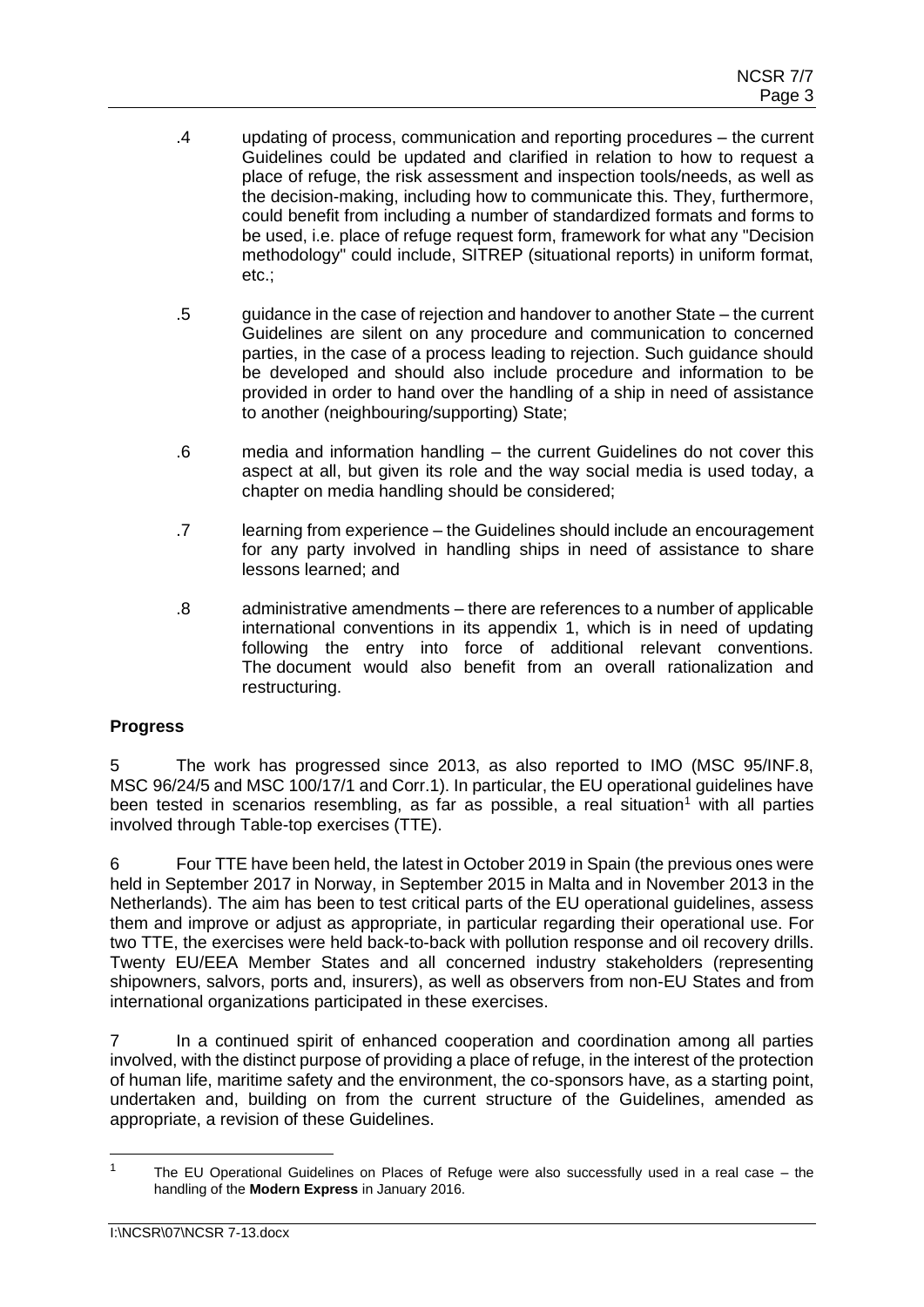8 The preliminary draft text of the revised Guidelines<sup>2</sup> is annexed to this document. The draft is in track changes and all changes are highlighted in grey. All text in normal is either kept, or kept with slight modifications (so indicated), from the existing Guidelines. Numbers in square brackets refer to numbers in the existing Guidelines.

9 In an attempt to make the Guidelines more operational, it is proposed to amend the structure so that each "party" has its dedicated "self-standing" section and therefore any appendices or forms are directly attached to the section in question. The intent is also to make the document electronic with hyperlinks for quick referencing and guidance.

## **Action requested of the Sub-Committee**

10 The Sub-Committee is invited to consider the information provided in this document, with the annexed preliminary draft revision of the Guidelines to be used as a base document, for further development by a working group, and take action as appropriate.

**\*\*\***

<sup>&</sup>lt;sup>2</sup> The cover page of resolution A.949(23) is not included. A new cover page with a new resolution text will need to be developed once the guidelines have been agreed.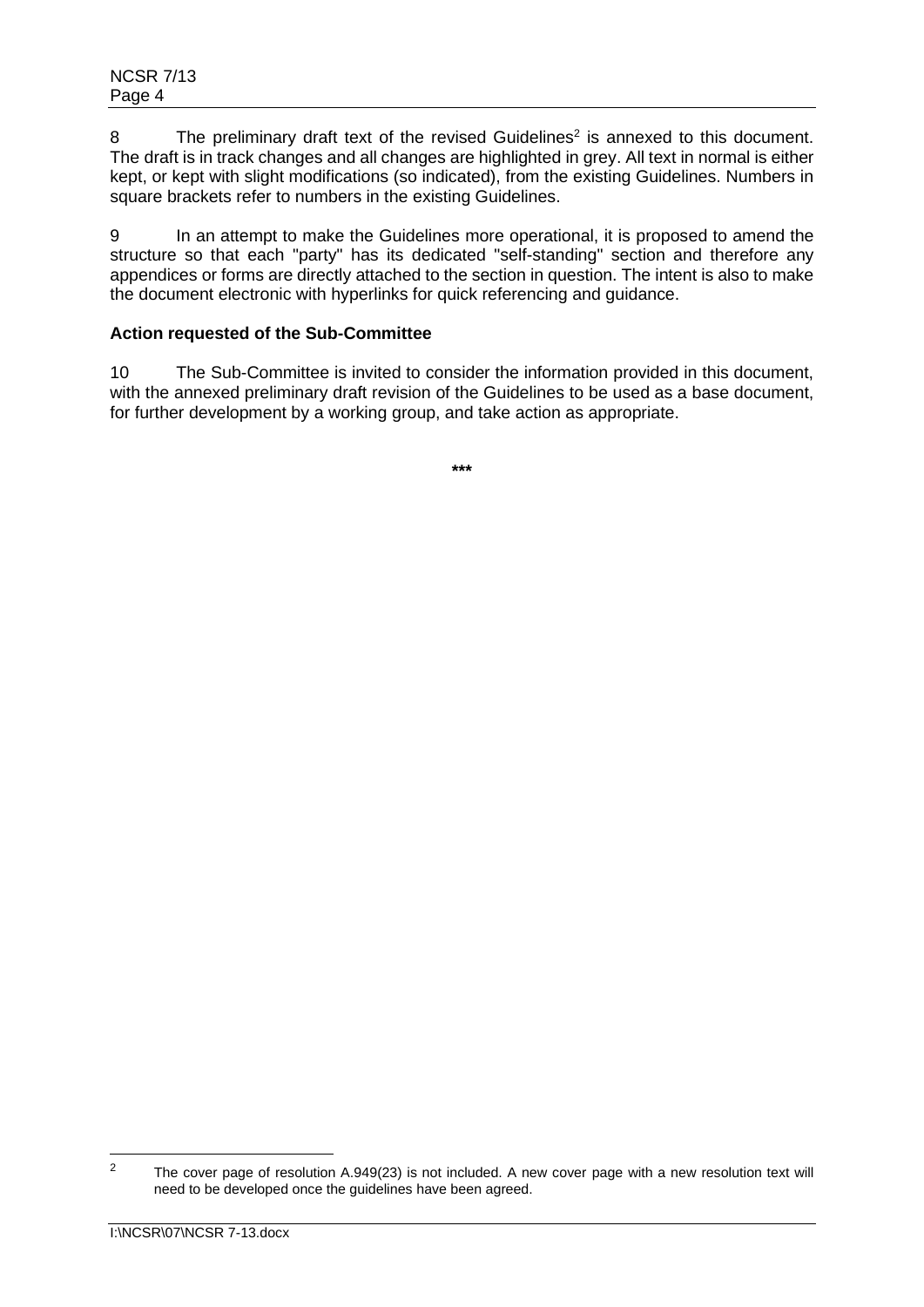## **ANNEX**

### **GUIDELINES ON PLACES OF REFUGE FOR SHIPS IN NEED OF ASSISTANCE**

### **Interactive structure and sections of the Guidelines** Table of Contents [to be updated]

The structure of these Guidelines is such that each 'party' involved has its own section and is hyperlinked for quick reference and guidance to make them more operational. It is therefore recommended to keep these Guidelines in an electronic format.

### **SECTION 1 – GENERAL INTRODUCTION**

- **1.1 Introduction**
- **1.2 Background – setting**
- **1.3 Objectives**
- **1.4 Purpose of the Guidelines**
- **1.5 Definitions**

# **SECTION 2** – **ACTION REQUIRED OF MASTERS AND OTHERS INVOLVED WITH SHIPS IN NEED OF ASSISTANCE SEEKING A PLACE OF REFUGE**

**For master please click here** (or go directly to page x)

- **2.1 The master**
- **2.2 The salvor**
- **2.3 Requesting a place of refuge – Process**
- **2.4 Response actions**

Appendix 1 to Section 2 – RISK ANALYSIS FACTORS Appendix 2 to Section 2 – FORM A (FORMAL PLACE OF REFUGE REQUEST FORM)

### **2.5 Other parties involved**

- .1 Flag State
- .2 Classification Society
- .3 Insurers
- .4 Port, Harbours and Terminals
- .5 The company/operator

# **SECTION 3** – **ACTIONS EXPECTED [REQUIRED] OF COASTAL STATES**

**For coastal States please click here** (or go directly to page x)

- **3.1 Competent Authority**
- **3.2 Plans for accommodating ship(s) in need of assistance seeking a place of refuge**
- **3.3 Assessment of places of refuge – Generic assessment**
- **3.4 Event-specific assessment**
- **3.5 Decision-making process for granting a place of refuge**

Appendix 1 to Section 3 – POR PLANS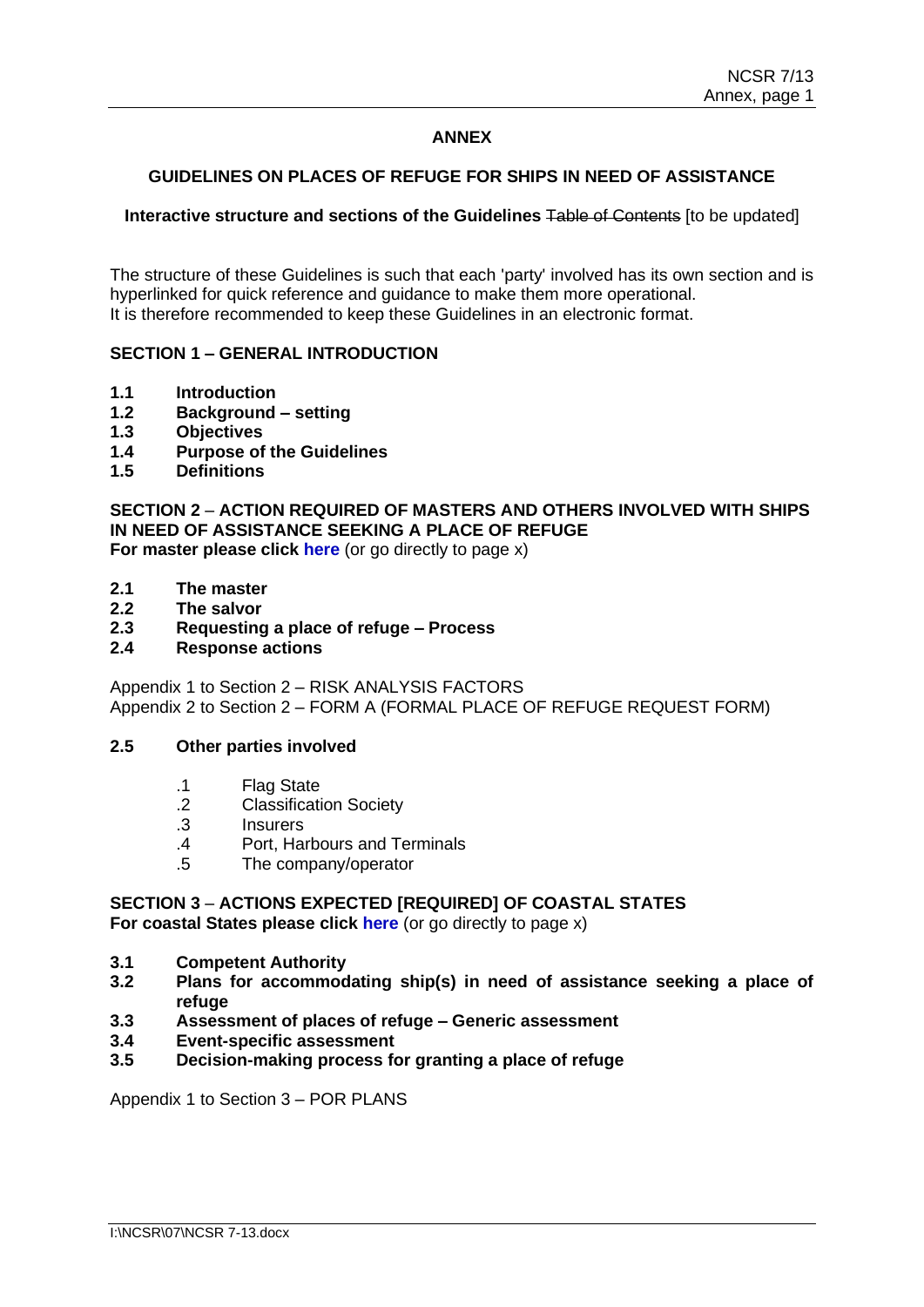## **SECTION 4 – INTERNATIONAL/REGIONAL COOPERATION AND COORDINATION FOR PLACES OF REFUGE**

Appendix 1 to Section 4 – INTERNATIONAL/REGIONAL COOPERATION AND COORDINATION FOR PLACES OF REFUGE

Appendix 2 to Section 4 – FORM B (HANDOVER)

## **SECTION 5 – MEDIA AND INFORMATION MANAGEMENT**

# **SECTION 6 – LESSONS LEARNED**

Appendix 1 to Section 6 – APPLICABLE INTERNATIONAL CONVENTIONS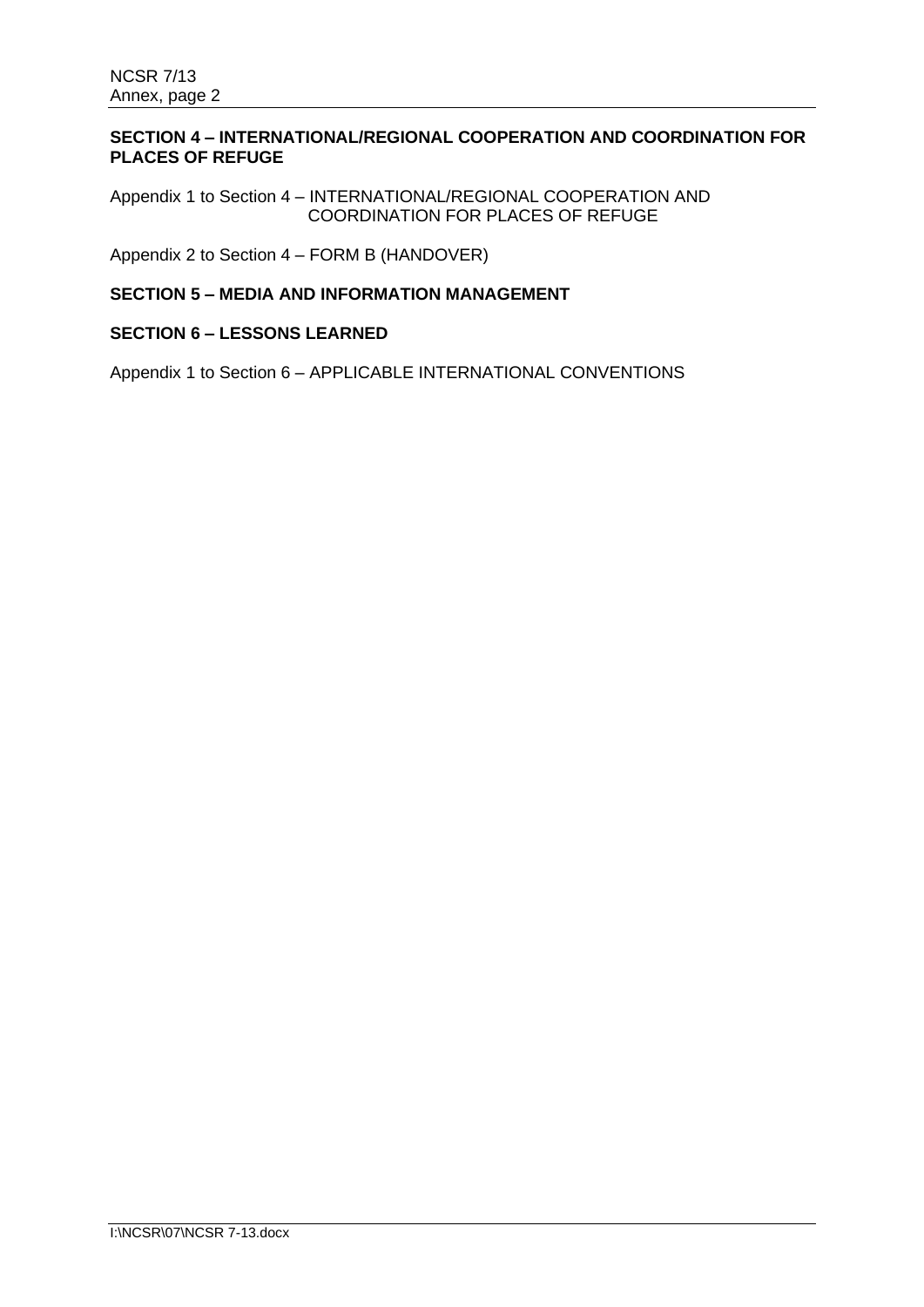## **SECTION 1 - GENERAL INTRODUCTION**

## **1.1 Introduction**

[1.2] The issue of places of refuge cannot be subject to a purely theoretical or doctrinal debate. On the contrary, it should be addressed as a practical problem needing operational decisions involving both authorities and industry. The key question is what needs to be done when a ship finds itself in serious difficulty or in need of assistance without, however, presenting a risk to the safety of life of persons involved. One dilemma is whether the ship should be brought into shelter near the coast or into a port or, conversely, should it be taken out to sea. There is often a reluctance on the part of the authorities to bring a ship in need of assistance to a place of refuge. This is not always an informed decision, based on a comprehensive understanding of all the relevant issues. These Guidelines seek to address that.

## **1.2 Background – setting**

1.2.1 Situations leading to a request for a place of refuge often involve only one State and will be managed by that State, under the rules applicable in its jurisdiction. There may be cases where a situation may develop to involve neighbouring States or States in the vicinity of the incident. Therefore, these Guidelines may also apply to situations where it is possible that more than one State may be involved.

1.2.2 [1.3] When a ship has suffered an incident, the best way of preventing the risk of damage or pollution from its progressive deterioration would be to stabilize the situation allowing preventive actions such as lighten its cargo and bunkers; and to repair the damage. Such an operation is best carried out in a place of refuge. [1.8] There are circumstances under which it may be desirable to carry out a cargo transfer operation or other operations to prevent or minimize damage or pollution.

1.2.3 [1.6] In some circumstances, the longer a damaged ship is forced to remain at the mercy of the elements in the open sea, the greater the risk of the ship's condition deteriorating or the sea, weather or environmental situation changing and thereby becoming a greater potential hazard.

1.2.4 [1.5] While coastal States may be reluctant to accept damaged or disabled ships into their area of responsibility due primarily to the potential for environmental damage, in fact it is rarely possible to deal effectively with a marine casualty in open sea conditions.

1.2.5 [1.9] Taking a ship in need of assistance to a place of refuge would have the advantage of limiting the extent of coastline at risk, but the specific area of coastline chosen may be at greater risk. Consideration must also be given to the possibility of taking the affected ship to a port or terminal where the transfer of cargo or repair work could be done relatively easily. For this reason, the decision on the choice and use of a place of refuge will have to be carefully considered case-by-case and based on risk-assessment.

1.2.6 [1.10] The use of places of refuge may encounter local opposition and involve difficult decisions. The coastal States should recognize that an evidenced-based comprehensive risk assessment is indispensable for safe and efficient handling and decision. Regional cooperation agreements could, depending on circumstances, support the accommodation of a ship in need of assistance or seeking a place of refuge.

1.2.7 Coastal States and ports that accommodate a ship that has been granted a place of refuge should receive prompt compensation in respect of liabilities that arise from the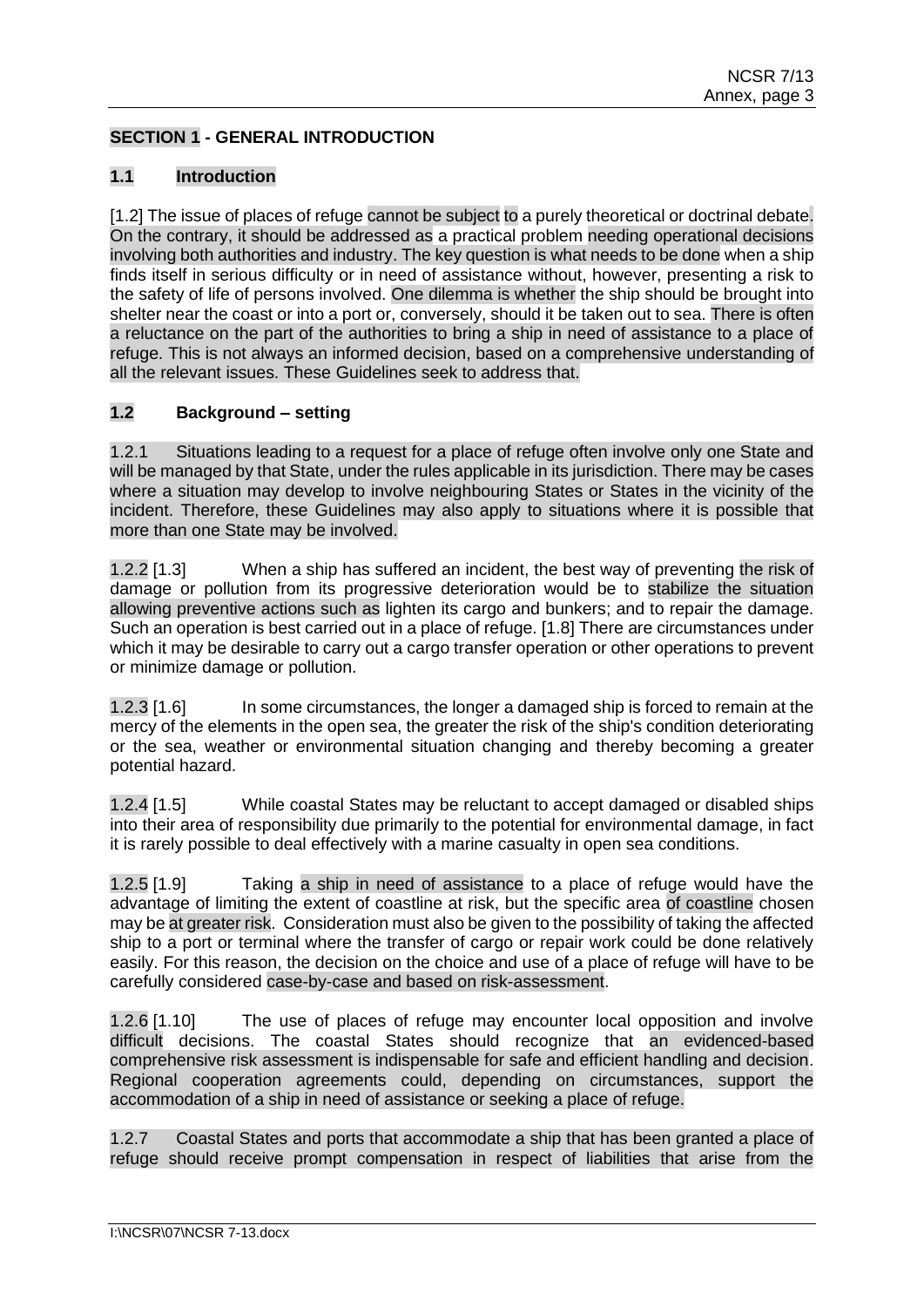accommodation of a damaged ship, as appropriate. To that end, it is important that the relevant international conventions, and, if available, risk-sharing mechanisms, be applied.

1.2.8 [1.11] At the international level, the Conventions listed in appendix 1 to section 1, as may be amended, constitute, inter alia, the legal context within which coastal States and ships act in the envisaged circumstances.

Against this background it is necessary to lay down provisions for accommodating ships in need of assistance in order to ensure a harmonized and effective implementation of this measure and to make them more operational in supporting States, ships' masters and other parties involved in meeting the objectives.

## **1.3 Objectives**

1.3.1 The objective is to provide a uniform, transparent process leading to well informed quicker decision-making. This will benefit a State, ships' masters, operator and/or salvor or other parties where a ship in need of assistance requests a place of refuge in the interest of the protection of human life, maritime safety, security and the environment.

1.3.2 The process should promote cooperation and constructive engagement within and between Governments, authorities, and Industry.

1.3.3 Based upon the services required by the master or any other person in charge of the ship. (i.e. salvors), a State which may be asked to provide assistance should consider designating a place of refuge. This is particularly important if there is a risk that a ship will sink or ground resulting in environmental damage or a navigational hazard.

1.3.4 The objective is also [and the Guidelines support] that national plans for the accommodation of ships in need of assistance include procedures for international coordination and decision-making and where possible or appropriate, cooperation in drawing up concerted plans to accommodate ships in need of assistance. This may be desirable, or become necessary, for regional areas or sea basins shared with several littoral States.

1.3.5[1.7] Granting access to a place of refuge involves a decision which can only be taken on a case-by-case basis with due consideration given to the balance between the advantage for the affected ship, its crew and the environment resulting from bringing the ship into a place of refuge and the risk to the environment resulting from that ship being near the coast or if it is taken or ordered away from the coast.

1.4 However, to bring such a ship into a place of refuge near a coast may endanger the coastal State, both economically and from the environmental point of view, and local authorities and populations may strongly object to the operation.

## **1.4 Purpose of the Guidelines**

1.4.1 The purpose of these Guidelines is to provide the basis of an operational framework for coastal States, ships' masters, operators and/or salvors as well as other involved parties, to handle and take a decision when a ship is in need of assistance or it seeks a place of refuge.

1.4.2 Such framework could involve establishing an authority in a State, depending on the internal structure of that State, which has relevant expertise and the necessary powers to take independent decisions as regards the accommodation of a ship in a place of refuge – hereinafter referred to as a Competent Authority (CA).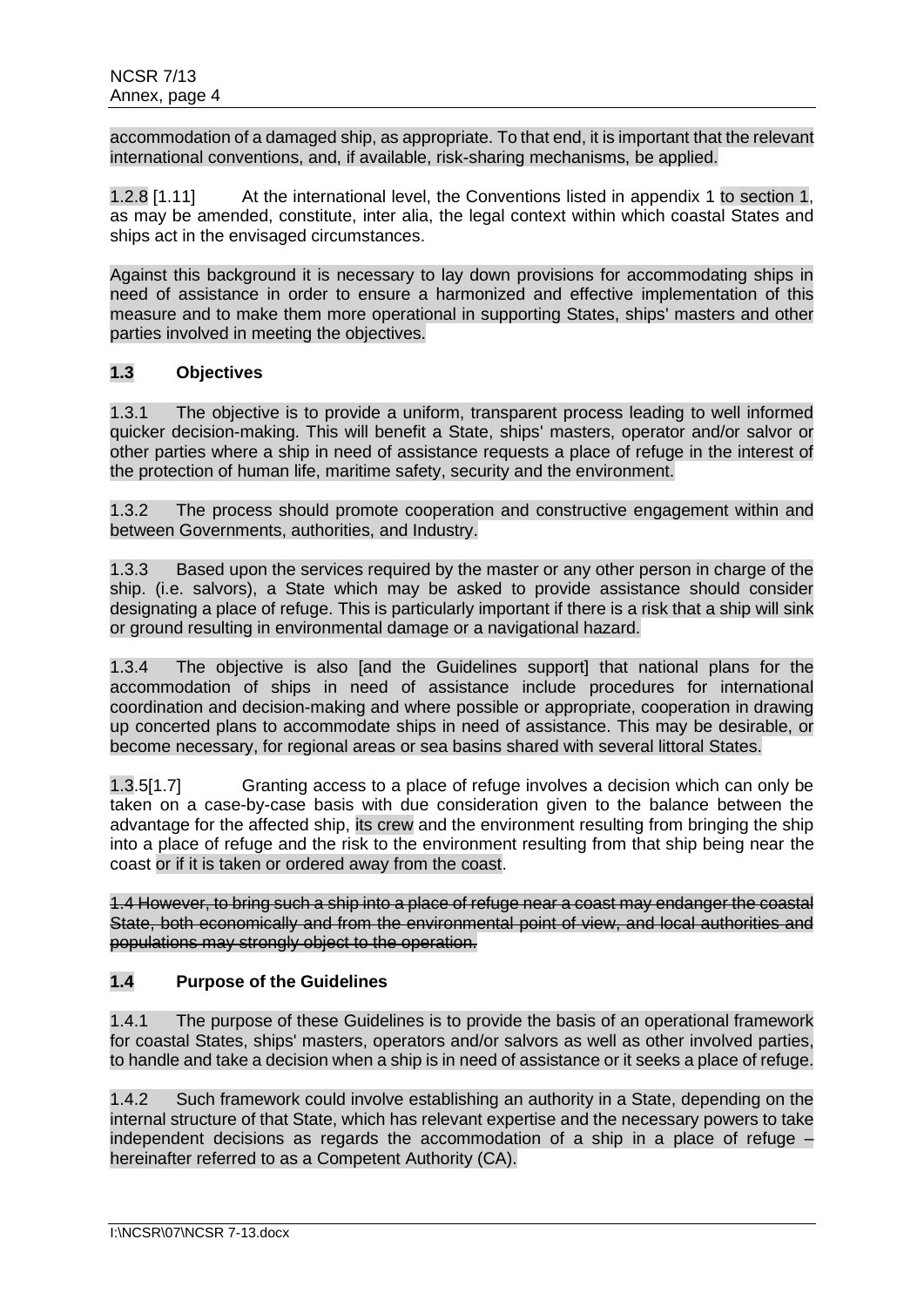1.4.3 This also involves guidance to such a Competent Authority on how and what should be done to efficiently deal with a ship in need of assistance requesting a place of refuge. Guidance should also be provided for the master to assist him/her in clearly identifying the services or facilities, if any, they require in a place of refuge situation. These Guidelines should therefore also include guidance on what is expected of them, suggested procedures and information flows to be used.

1.4.4 However, such cases also normally involve other parties such as the salvor, classification society, insurer etc., and these Guidelines also include guidance to such parties.

1.4.5 The Guidelines address situations where only one Competent Authority is involved, as well as more than one jurisdiction. Hence, they include the strong recommendation for coastal States to establish regional cooperation and coordination in order to develop common frameworks for assessing ships that need assistance, including, where appropriate, putting concerted actions and plans into practice.

1.4.6 [1.12] In any given situation, the efforts of Member Governments, shipmasters, companies<sup>3</sup>, and salvors and any other parties involved, should respond effectively and in such a way that efforts are complementary, and in ensuring that if one CA is not in a position to manage the situation or grant a request for a place of refuge (hereinafter PoR) another CA should be informed and prepared to take over the decision-making for that request.

1.4.7 [1.1] Where a ship is in need of assistance but safety of life is not involved, these Guidelines should be followed. [1.13] These Guidelines do not address the issue of operations for the rescue of persons at sea.

1.4.8 [1.14] If, however, in an evolving situation, the persons on board find themselves in distress, the rules applicable to rescue operations under the SAR Convention, the IAMSAR Manual and documents arising therefrom have priority over the present Guidelines (and procedures arising therefrom).

1.4.9 [1.16] Even though a rescue operation, as defined in the International Convention on Maritime search and rescue (SAR) is not the case, the safety of persons must nevertheless be constantly borne in mind in the application of these Guidelines.

1.4.10 [1.15] In any case the competent MAS/MRCC should be informed about any situation which may develop into a SAR incident.

1.4.11 [1.17] These Guidelines do not address the issue of liability and compensation for damage resulting from a decision to grant or deny a ship a place of refuge.

- **1.5 Definitions** [to be updated at the end]
	- .1 [1.18] Ship in need of assistance means a ship in a situation, apart from one requiring rescue of persons on board, that could give rise to loss of the ship or an environmental or navigational hazard.
	- .2 'Party' means an entity involved in support of resolving a situation when a ship in need of assistance seeks a place of refuge

<sup>3</sup> As defined in the ISM Code.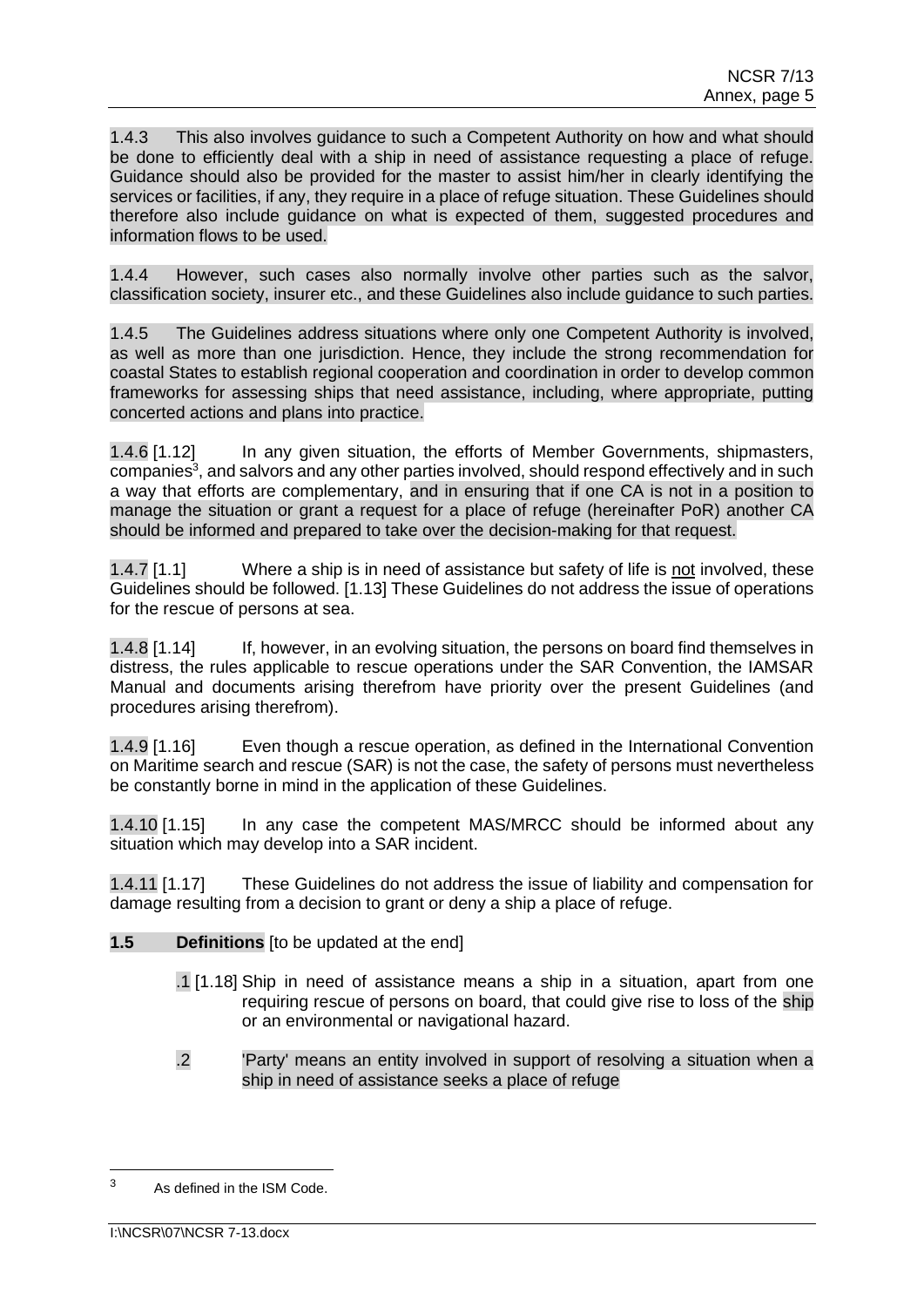- .3 [1.19] Place of refuge means a place where a ship in need of assistance can take action to enable it to stabilize its condition and reduce the hazards to navigation, and to protect human life and the environment.
- .4 [1.20] MAS means a maritime assistance service, as defined in resolution A.950(23), responsible for receiving reports in the event of incidents and serving as the point of contact between the shipmaster and the authorities of the coastal State in the event of an incident.
- .5 MRCC means …Maritime Rescue Coordination Centre [as defined in the in the SAR Convention]
- .6 Competent Authority means …an authority in a State, depending on the internal structure of that State, having the required expertise and the power to take independent decisions as regards the accommodation of a ship in a place of refuge
- .7 Parties involved means [those mentioned in section…] [parties mentioned in the ISM code?]

**…**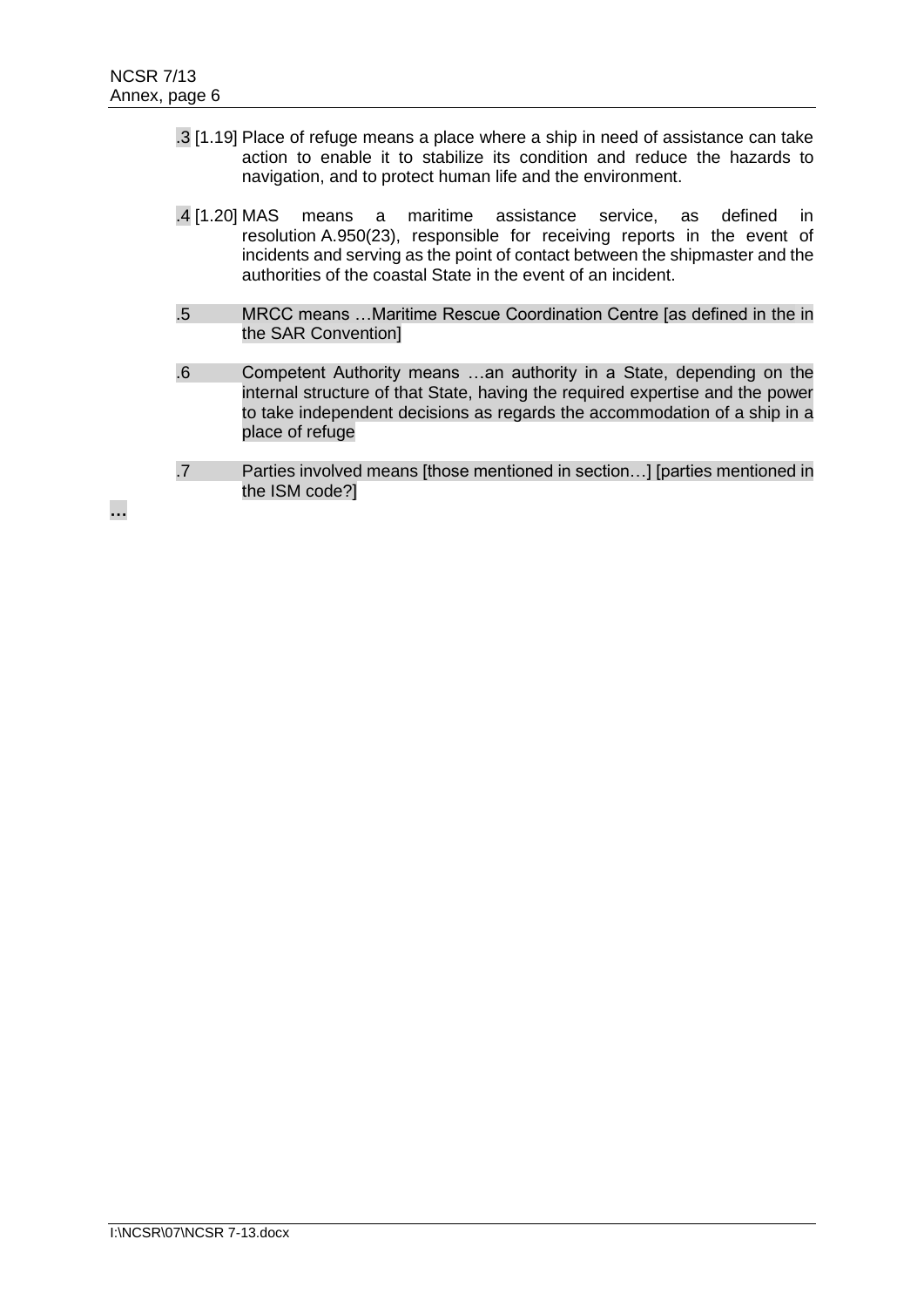## **SECTION 2 - ACTION REQUIRED OF MASTERS AND/OR SALVORS AND OTHERS INVOLVED WITH SHIPS IN NEED OF ASSISTANCE SEEKING A PLACE OF REFUGE**

## **2.1 The master**

2.1.1 In the event of any maritime incident, the ship's master and/or the salvor shall contact the appropriate MRCC/MAS, as designated in each State, to report the incident and initiate the necessary follow-up actions. A list of MAS/MRCCs can be found here<sup>4</sup> [\[http://www.imo.org/en/OurWork/Safety/Navigation/Pages/PlacesOfRefuge.aspx\]](http://www.imo.org/en/OurWork/Safety/Navigation/Pages/PlacesOfRefuge.aspx)

2.1.2 The master of a ship to which the provisions of the ISM Code are applicable shall, in accordance with that Code, inform the company of any incident or accident, which occurs at sea. As soon as it has been informed of such a situation, the company must contact the competent coastal station and place itself at its disposal as necessary.

2.1.3 The master has the command of the ship and remains in command of the ship even when a salvage operation is underway. The master may decide to relinquish command, after which it comes under the responsibility of the salvor.

## 2.1.4 The master shall:

- inform the Competent Authorities (of the nearest coastal State(s)) as soon as possible, issuing [where possible] an incident report with at least the following details:
	- (1) the ship's identity;
	- (2) the ship's position;
	- (3) the port of departure;
	- (4) the port of destination;
	- (5) information about the on-board cargo;
	- (6) the address from which additional information may be obtained on any oil and dangerous cargo on board (i.e. copy of cargo manifest) to the extent known;
	- (7) quantity, location and type of bunkers on board;
	- (8) the number of persons on board; and
	- (9) details of the incident;

cooperate fully with the CAs; and

communicate all requested or pertinent information to CAs.

2.1.5 The master shall further (with the assistance of the company and/or the salvor where necessary):

- .1 assess the situation and identify the reasons why the ship needs assistance;
- .2 carry out an analysis of the risks, threats, and hazards identified (to the best of the master's ability or knowledge at the time of the situation) considering, inter alia, the following:

On this webpage, the circular can be downloaded by clicking on the circular number on the right-hand side of the page.

Attention is drawn to the need to consult the latest revision of the IMO Circular, as it may have been revised. Attention is also drawn to the need for each coastal State to ensure that the shipping industry is properly informed and regularly updated, notably via nautical publications, regarding the authorities and stations designated, including where appropriate the geographical area for which they are competent.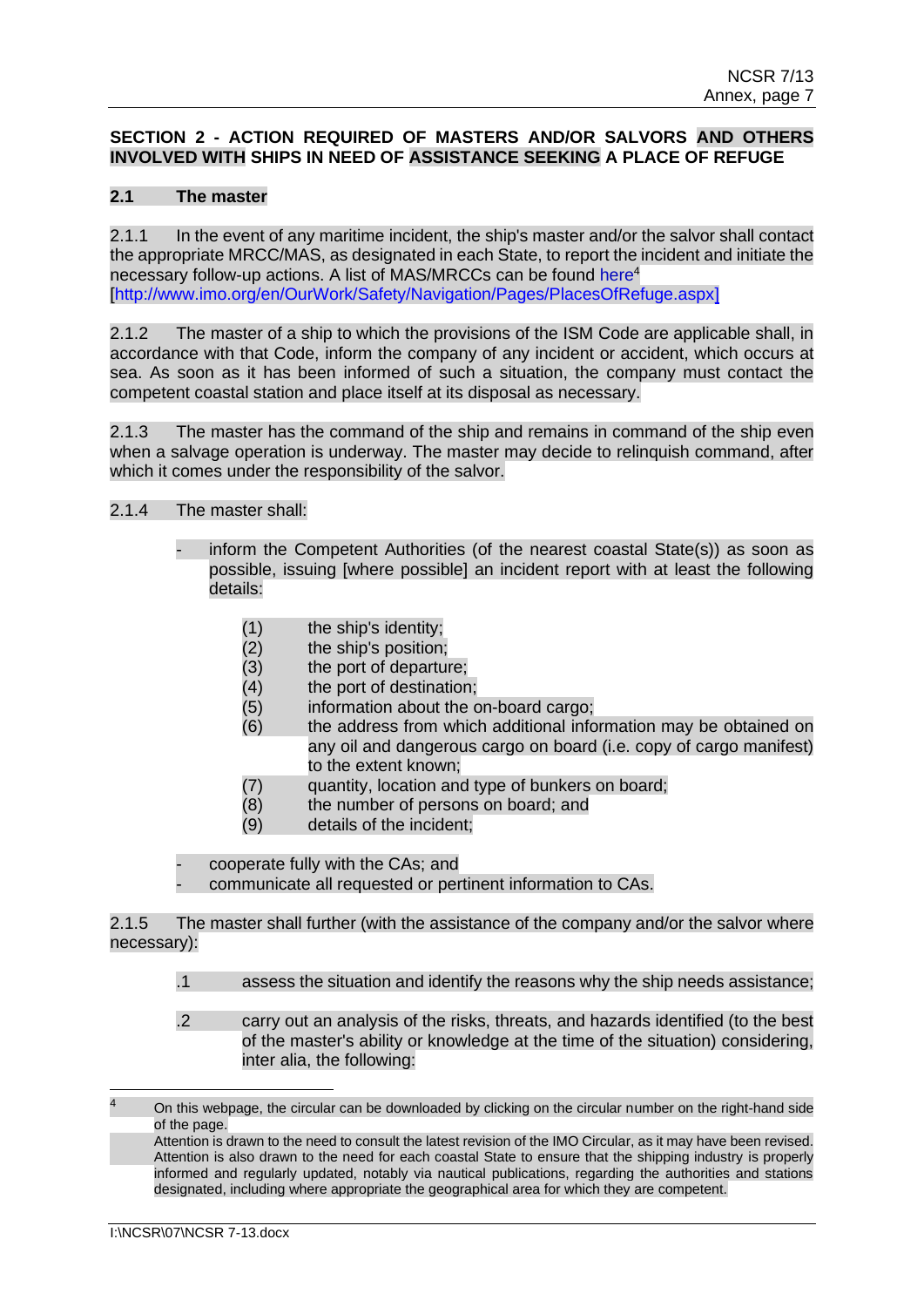- fire:
- explosion;
- damage to the ship, including mechanical and/or structural failure;
- collision:
- pollution;
- impaired ship stability; and
- grounding;
- .3 on the basis of appendix 1 to Section 2 (Risk analysis factors), estimate the consequences of the potential casualty, if the ship was to:
	- remain in the same position;
	- continue on its voyage;
	- reach a place of refuge; or
	- be taken out to sea.
- .4 identify the assistance required from the coastal State in order to overcome the inherent danger of the situation (refer to appendix 2 to Section 2, part 3);
- .5 inform if there is an Emergency response services (ERS) onboard and make any information available to CA; and
- .6 undertake any relevant response actions to minimize the consequences of the casualty.

#### **2.2 The salvor<sup>5</sup>**

In a situation where the master has relinquished his/her command, the salvor is responsible for:

- .1 keeping CA fully informed about the condition of the ship and the progress of the salvage operation;
- .2 cooperating fully with CA in ensuring the safety of the ship, of persons, and the protection of the marine environment, by taking all appropriate measures;
- .3 submitting an outline salvage plan showing immediate intentions (detailed plan to be provided later) to CA for approval before operations commence; and
- .4 if there is an ERS in place, the salvors will be in direct contact with the classification society to provide them with updates on the condition of the ship.

### **2.3 Requesting a place of refuge – Process**

When a decision has been taken by the party in charge of the ship to make a formal PoR request, without prejudice to the CA's right to take the decision, the following process should be followed:

The duties of the salvor are set out in Article 8 of the International Convention on Salvage 1989, which is incorporated into Lloyd's Open Form, and will apply when no contract is in place. If a contract other than Lloyd's Open Form is in place, responsibilities will be different and will be specific to each casualty.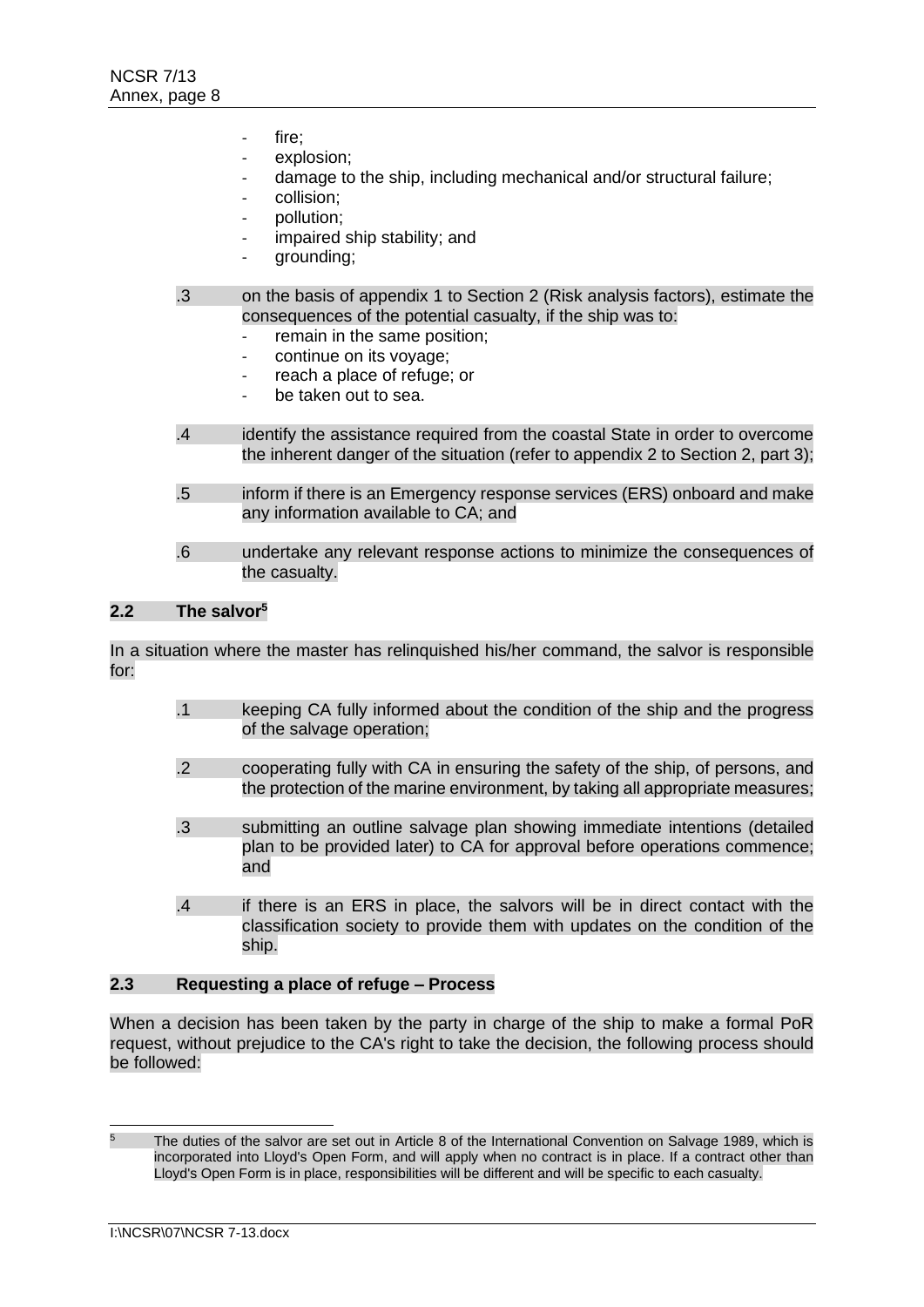- .1 The formal request should include the information in Form A (appendix 2 to section 2) and should be made in writing via electronic transmission. Any other information that CA might require, for example, to ensure compliance with local legislation, such as cargo manifests, stowage plans and the salvor's outline salvage plan should also be forwarded, together with Form A.
- .2 The formal request for a place of refuge should be transmitted by the master using the fastest means available to the coastal State as a CA or to MAS/MRCC, as the case may be, as designated. [(see link in point 2.1/MAS section of the Contact Points module in the Global integrated shipping information system (GISIS))].
- .3 A formal request for a place of refuge may also be made by:
	- ship operator/company Designated person ashore (DPA)/contracted salvor; and
	- any other person who is in charge of the ship at the time, and is recognised by national law.
- .4 Unless *in extremis*, formal requests should be made to one CA only, through the national point of contact (MAS or MRCC), and should not be forwarded directly to ports or harbours, unless agreed with the MAS/MRCC and CA. CA should always be informed if a third party was involved.
- .5 Simultaneous requests to other CAs or MAS/MRCC should be avoided.

## **2.4 Response actions**

2.4.1 [2.7] Subject, where necessary, to the coastal States prior consent, the ship's master and the shipping company concerned should take any necessary response actions, such as signing a salvage or towage agreement or the provision of any other service for the purpose of dealing with the ship's situation. When granting access, the coast State may establish additional or different measures to be complied with by the master and/or salvor.

2.4.2 [2.8] The master, the company and, where applicable, the salvor of the ship should comply with the practical requirements resulting from the coastal States decision-making process referred to in paragraph 3.7.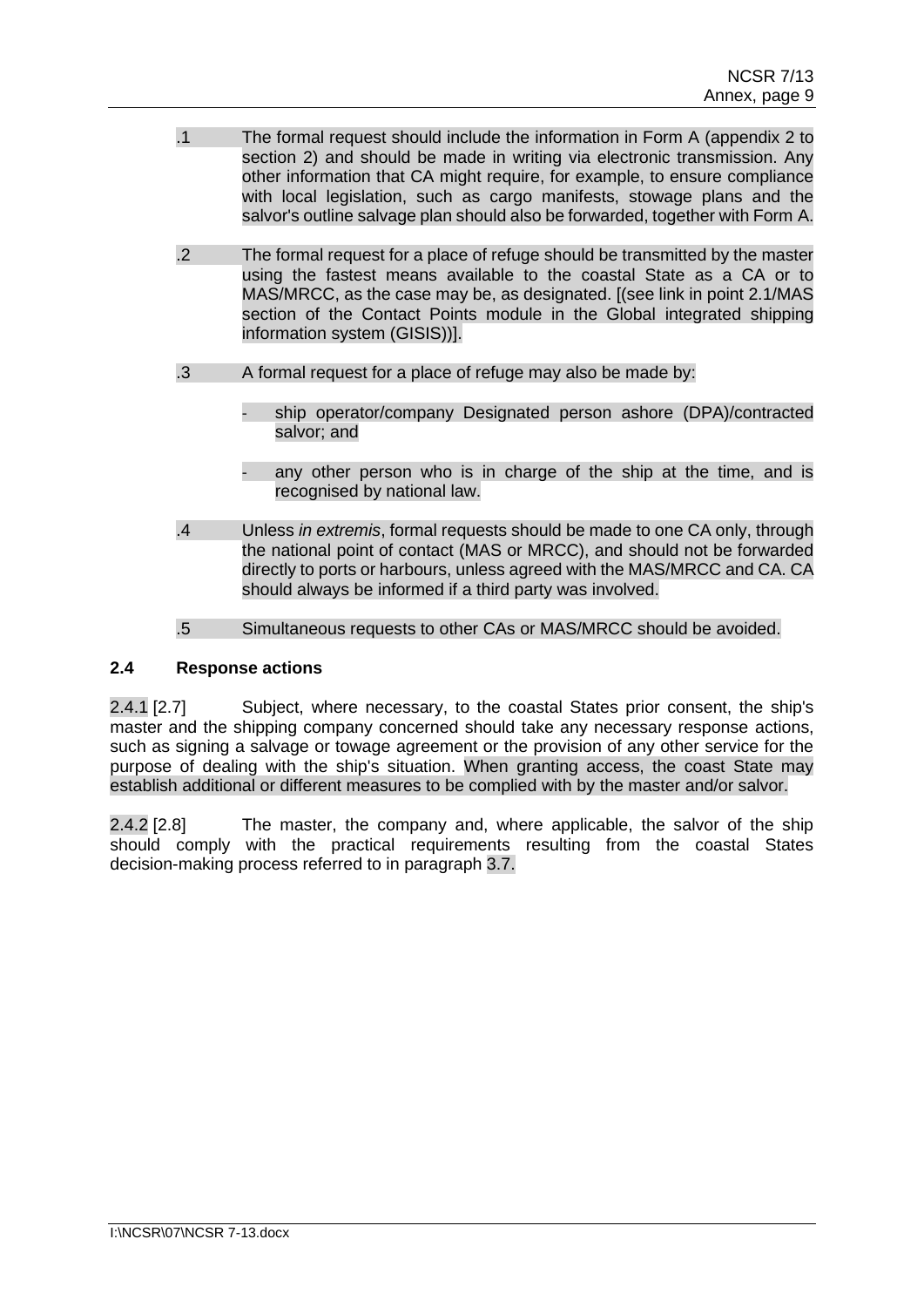## APPENDIX 1 TO SECTION 2

### **RISK ANALYSIS FACTORS**

When conducting the risk analysis described in paragraphs *2.1.5 and 3.3* the following should be considered:

### 1 Assessment of risks

- .1 Environmental and social factors, such as:
	- safety of those on board
	- risk to public safety
	- What is the nearest distance to populated areas?
	- pollution caused by the ship
	- designated environmental areas
		- Are the place of refuge and its approaches located in sensitive areas such as areas of high ecological value which might be affected by possible pollution?

Is there, on environmental grounds, a better choice of place of refuge close by?

- sensitive habitats and species
- fisheries

Are there any offshore and fishing or shellfishing activities in the transit area or in the approaches to the place of refuge or vicinity which can be endangered by the incoming ship in need of assistance?

- economic/industrial facilities
- What is the nearest distance to industrial areas?
- amenity resources and tourism
- facilities available

Are there any specialist ships and aircraft and other necessary means for carrying out the required operations or for providing necessary assistance?

Are there transfer facilities, such as pumps, hoses, barges, pontoons? Are there reception facilities for harmful and dangerous cargoes? Are there repair facilities, such as dockyards, workshops, cranes?

- .2 Natural conditions, such as:
	- prevailing winds in the area.

Is the place of refuge safely guarded against heavy winds and rough seas?

Tides and tidal currents.

weather and sea conditions

Local meteorological statistics and number of days of inoperability or inaccessibility of the place of refuge.

bathymetry Minimum and maximum water depths in the place of refuge and its approaches.

The maximum draught of the ship to be admitted.

Information on the condition of the bottom, i.e., hard, soft, sandy, regarding the possibility to ground a problem ship in the haven or its approaches.

- seasonal effects including ice
- navigational characteristics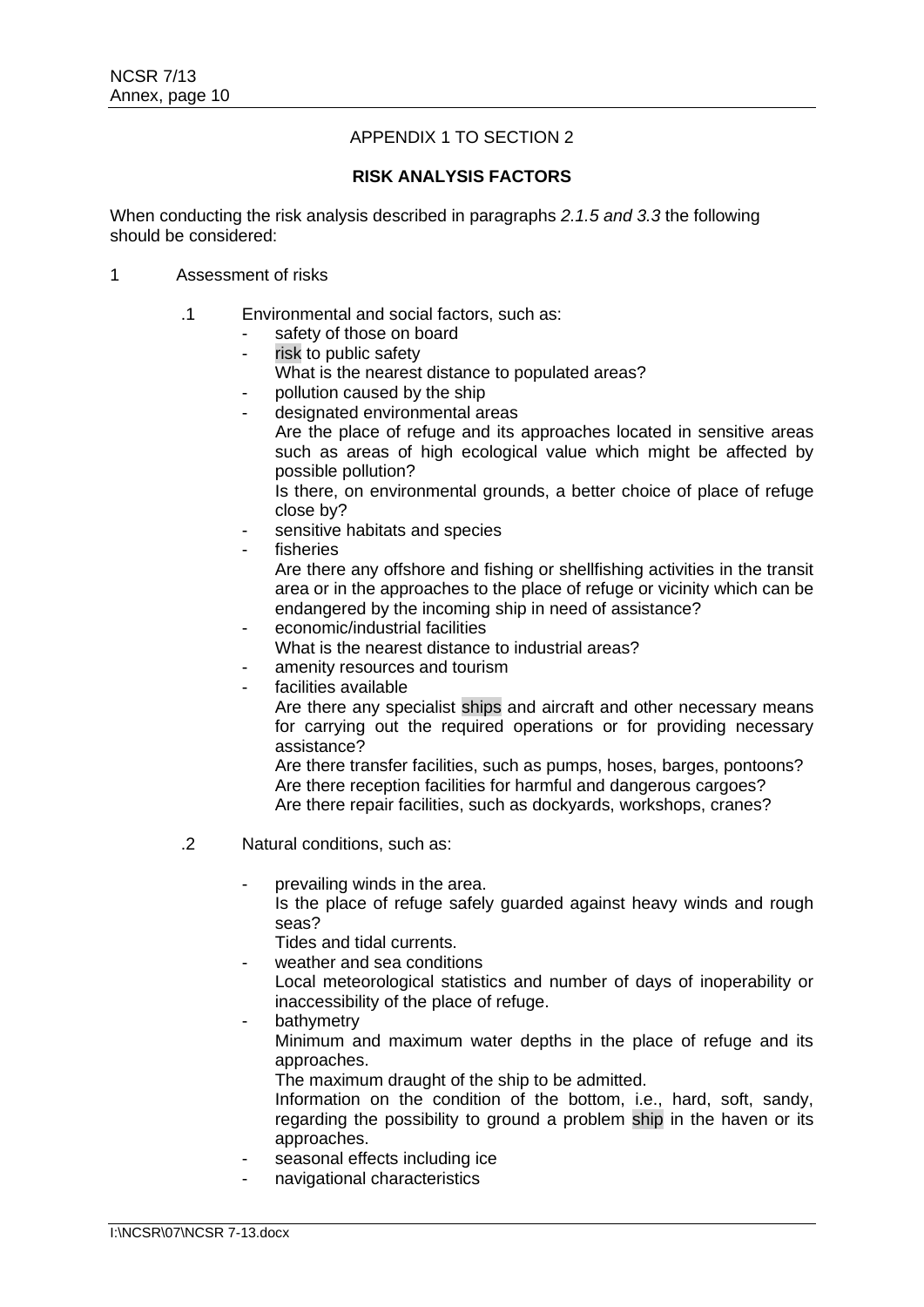In the case of a non-sheltered place of refuge, can salvage and lightering operations be safely conducted?

Is there sufficient space to manoeuvre the ship, even without propulsion?

What are the dimensional restrictions of the ship, such as length, width and draught?

Risk of stranding the ship, which may obstruct channels, approaches or ship navigation.

Description of anchorage and mooring facilities in the place of refuge.

operational conditions, particularly in the case of a port Is pilotage compulsory and are pilots available? Are tugs available? State their number and horsepower.

Are there any restrictions? If so, whether the ship will be allowed in the place of refuge, e.g. escape of poisonous gases, danger of explosion, etc.

Is a bank guarantee or other financial security needed and if so, acceptable to the coastal State before admission is granted into the place of refuge?

- .3 Contingency planning, such as:
	- competent MAS
	- roles and responsibilities of authorities and responders Fire-fighting capability
	- response equipment needs and availability
	- response techniques
	- Is there a possibility of containing any pollution within a compact area?
	- international/regional cooperation and coordination (reference to section 4)
	- evacuation facilities
- .4 Foreseeable consequences (including in the media) of the different scenarios envisaged with regard to safety of persons and pollution, fire, toxic and explosion risks.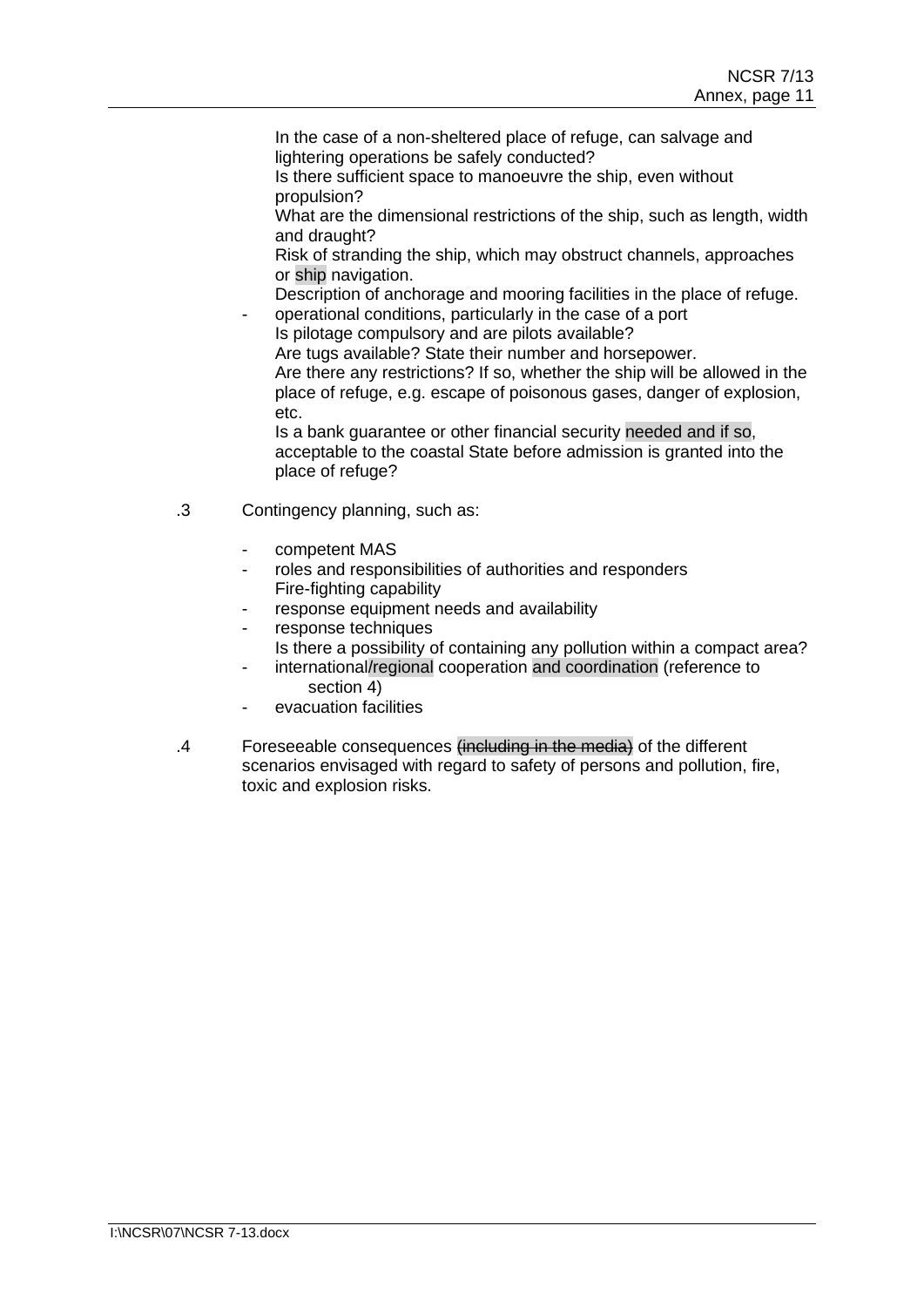## APPENDIX 2 TO SECTION 2 (POINT 2.3.2)

### **FORM A FORMAL PLACE OF REFUGE REQUEST FORM**

**Note:** For Places of Refuge requests following SAR action, it is likely that much of the ship/cargo/bunker information will already be held by MRCC/MAS.

|        | <b>Request for Place of Refuge</b>                                                                                                                                                                                                                                                                                                                                                                                                                                                                                                                                                                                         |  |
|--------|----------------------------------------------------------------------------------------------------------------------------------------------------------------------------------------------------------------------------------------------------------------------------------------------------------------------------------------------------------------------------------------------------------------------------------------------------------------------------------------------------------------------------------------------------------------------------------------------------------------------------|--|
| Date:  |                                                                                                                                                                                                                                                                                                                                                                                                                                                                                                                                                                                                                            |  |
|        |                                                                                                                                                                                                                                                                                                                                                                                                                                                                                                                                                                                                                            |  |
| From   | Master: [MV NONSUCH]<br><b>Xxxx Salvage PLC</b>                                                                                                                                                                                                                                                                                                                                                                                                                                                                                                                                                                            |  |
| To     | Competent Authority (or via MAS/MRCC)<br>For attention of: Competent Authority                                                                                                                                                                                                                                                                                                                                                                                                                                                                                                                                             |  |
|        |                                                                                                                                                                                                                                                                                                                                                                                                                                                                                                                                                                                                                            |  |
| Part 1 | Appraisal of the situation (ref to paragraph xx)<br>The master should, where necessary, with the assistance of the company<br>and/or the salvor, identify the reasons for his/her ship's need of<br>assistance.                                                                                                                                                                                                                                                                                                                                                                                                            |  |
| Part 2 | Identification of hazards and assessment of associated risks (ref to<br>paragraph xx)<br>Having made the appraisal above, the master, where necessary, with<br>the assistance of the company and/or the salvor, should estimate the<br>consequences of the potential casualty, in the following hypothetical<br>situations, taking into account both the casualty assessment factors in<br>their possession and also the cargo and bunkers on board:<br>if the ship remains in the same position;<br>if the ship continues on its voyage;<br>if the ship reaches a place of refuge; or<br>if the ship is taken out to sea. |  |
| Part 3 | Identification of the required actions (ref to paragraph xx)<br>The master and/or the salvor should identify the assistance they require<br>from the coastal State in order to overcome the inherent danger of the<br>situation.<br>[paragraph 3 of appendix 2 refers].                                                                                                                                                                                                                                                                                                                                                    |  |
| Part 4 | <b>Supporting documentation</b><br>Annexes                                                                                                                                                                                                                                                                                                                                                                                                                                                                                                                                                                                 |  |
| Part 5 | Any other coastal States / Ports contacted to date                                                                                                                                                                                                                                                                                                                                                                                                                                                                                                                                                                         |  |
| Part 6 | Information from the MAS/Port contacted [At the end of its<br>assessment process]<br>The recipient CA should inform the requestor of its action                                                                                                                                                                                                                                                                                                                                                                                                                                                                            |  |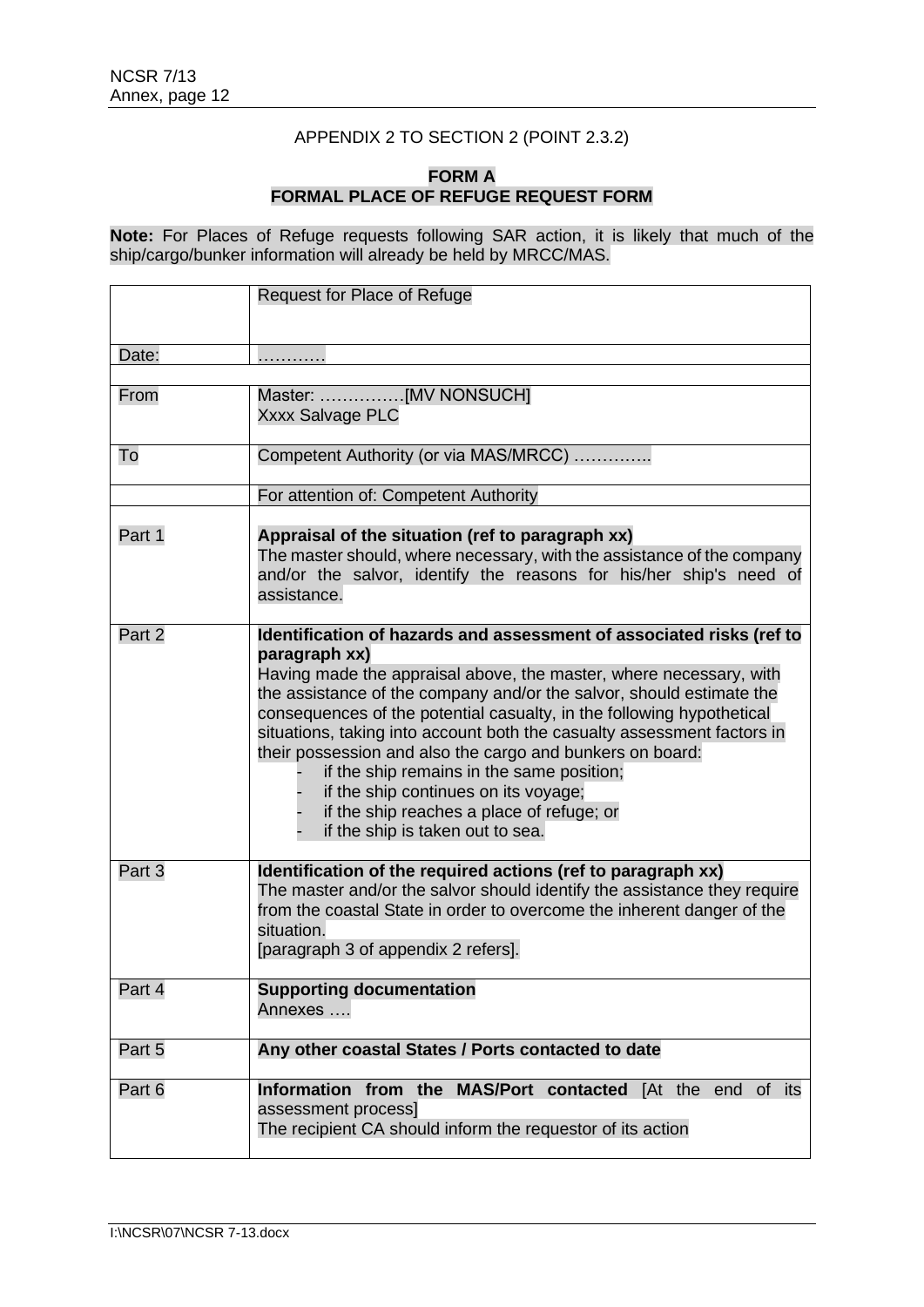### **2.5 Other Parties Involved**

### 2.5.1 The flag State [if different from the coastal State]

The flag State should be asked to cooperate with the Competent Authority (CA) if there is a need for specific information on the ship's certificates and any other relevant documentation (i.e. safety and pollution prevention). The flag State should also facilitate for any ERS information to be made available. CA [coastal State] should keep the flag State aware of developments.

### 2.5.2 Classification society

It is strongly recommended that the classification society is involved in the information gathering and risk assessment stage, in particular when a formal request for a place of refuge has been made, and to provide any information. Many classification societies have set up ERS. These can provide information on damage stability and residual strength etc. to the ship's crew, salvors or CA. From the early critical stages through to repair, ERS may provide support by evaluating the technical aspects of the casualty and identifying concerns and possible courses of action in support to the master/salvor and/or CA.

#### 2.5.3 Emergency response service (ERS)

Where the ship has been enrolled in a shore-based ERS service, the service should be activated to assess the vessel damage condition and the availability of ERS resources should be notified to CA by the master or operator, as soon as possible. CA should have access to all information that it deems necessary, i.e. ERS reports and/or support information, where provided, cargo manifests, etc. The International Association of Classification Societies (IACS) recommends<sup>6</sup> that ERSs provide rapid technical assistance to the master and, at the master or operator's request, to other authorities.

### 2.5.4 Insurers

Protection & Indemnity ('P&I') insurance covers a wide range of liabilities including personal injury to crew, passengers and others on board, cargo loss and damage, oil pollution, wreck removal and dock damage. Generally, P&I Clubs also provide a wide range of services to their members on claims, legal issues and loss prevention, and often play a leading role in the management of casualties. Hence, establishing communication with the P&I Club as early as possible during an incident is important as they can be instrumental in obtaining relevant information from the ship operator. In an incident, they may be asked to provide financial guarantees which may include guarantees for damages or losses to ports during the accommodation of a ship in need of assistance.

Hull & Machinery ('H&M') insurance covers damage to the ship's hull, machinery and equipment. This is often covered by two or more underwriters; hence, it is sufficient to obtain the contact details of the lead hull insurer, who is authorized to act on behalf of all followers and often play a leading role during a salvage situation.

Cargo insurance covers damages to the cargo on board the ship, including cargo contributions to the general average.

<sup>6</sup>

IACS Recommendation No.145 (May 2016):<http://www.iacs.org.uk/Publications/recommendations/141-160>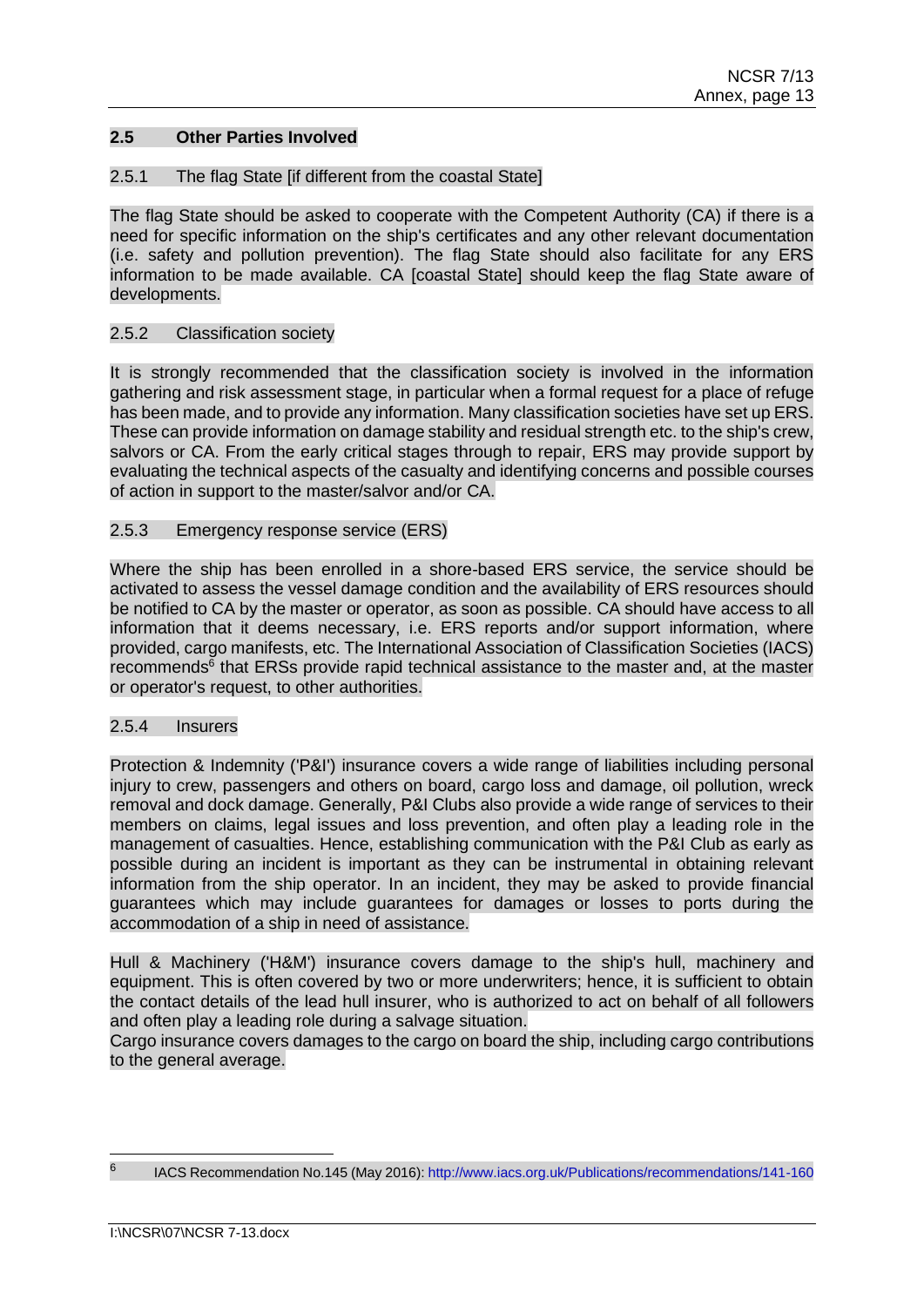### 2.5.5 Port, harbours and terminals

Depending on circumstances and following the risk assessment a port, harbour or a specific terminal may be identified as a potential PoR. If a port or harbour is identified as a potential PoR for a ship in need of assistance, the following issues will, inter alia, need to be considered:

- the availability of a suitable berth, designated Emergency reception berth (ERB), or otherwise, place to accommodate the ship;
- the risk to safety and/or human health, particularly if the port or harbour is in close proximity to populated areas; and
- technical considerations of the port's operations (e.g. assessment of the potential risk of lengthy disruption, the ship blocking or restricting access through navigation channels, damage to infrastructure).

### 2.5.6 Company/operator:

- provide a point of contact for any information required by CA/MAS if the master is unable to do so, for whatever reason or to reduce the requests for information to the master, allowing the master to manage the situation on board;
	- support CA/MAS if requested during and post the situation; and
- coordinate the provision of ERS information between CA and the Classification Society.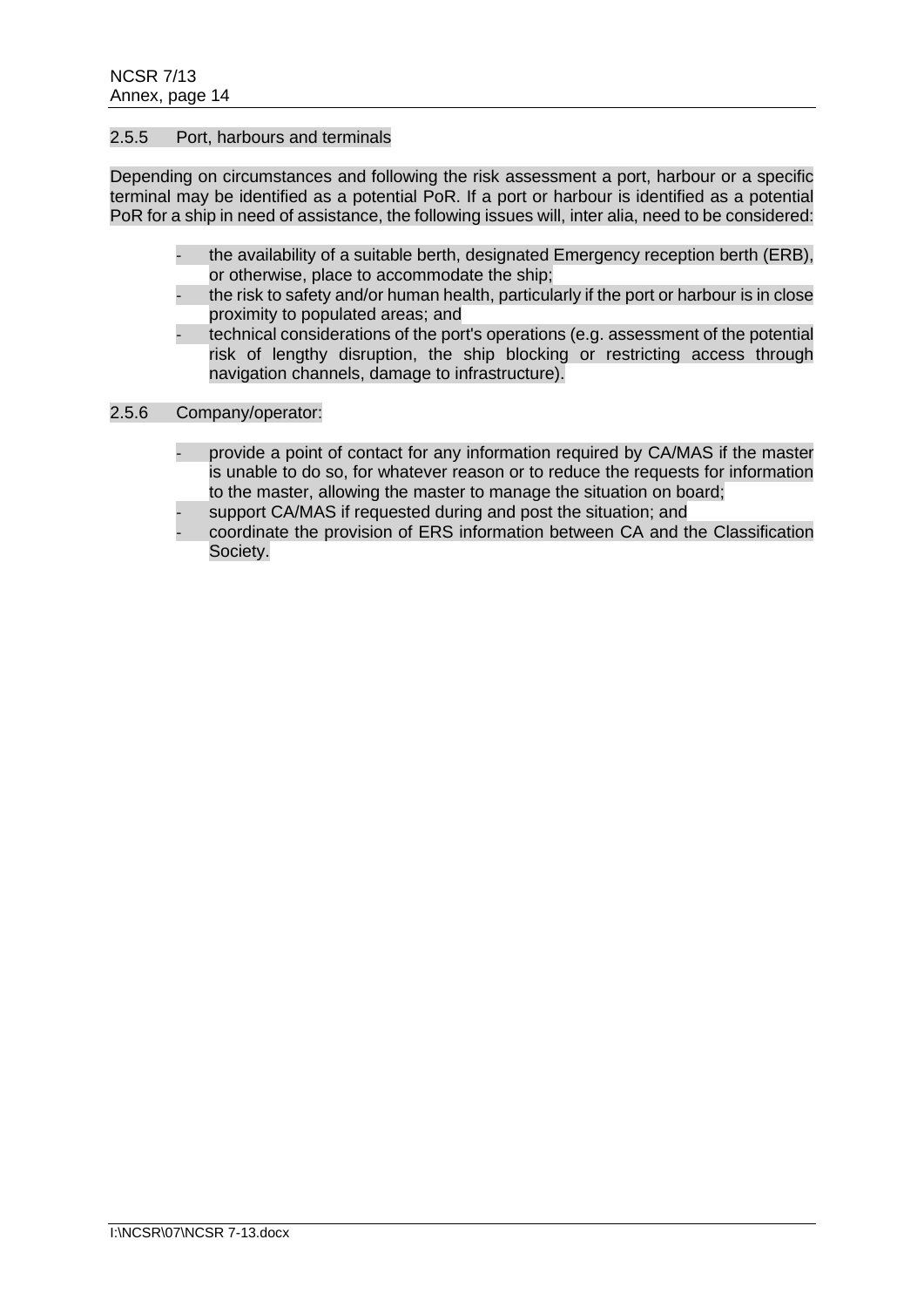## **SECTION 3 - ACTIONS [REQUIRED] EXPECTED OF COASTAL STATES**

When a ship is in need of assistance seeking a place of refuge, a decision has to be taken as regards the accommodation of that ship in a place of refuge. Each coastal State should therefore examine their ability to provide a place of refuge. This is particularly important in the event of a situation that could give rise to the loss of a ship or an environmental or navigational hazard.

### **3.1 Competent Authority**

3.1.1 When a ship is in need of assistance seeking a place of refuge, it is necessary to be able to call on an authority in that coastal State, depending on the internal structure of that State, having the required expertise and the power to take independent decisions as regards the accommodation of a ship in a place of refuge.

3.1.2 Therefore, coastal States should designate one Competent Authority (CA). CA should have the required expertise and the power to take independent decisions on their own initiative concerning the accommodation of ships in need of assistance seeking a place of refuge. It is desirable that CA should be permanent in nature.

3.1.3 Coastal States should establish and maintain a Maritime assistance service (MAS) and/or, as appropriate, to make the necessary arrangements for a joint service with neighbouring States.

3.1.4 Coastal States should make the name and contact details of CAs and MAS/MRCC available to the public [in MSC.5/Circ.13/Rev.2] [GISIS…].

### **3.2 Plans for accommodating ship(s) in need of assistance seeking a place of refuge**

3.2.1 [3.1] Under international law, a coastal State may require the ships master or company to take appropriate action within a prescribed time limit with a view to mitigating a risk or danger. In cases of failure or urgency, the coastal State can exercise its authority in taking responsive action appropriate to the threat.

3.2.2 [3.2] It is therefore important that coastal States establish plans with clear procedures to address these issues, even if no established damage and/or pollution has occurred.

3.2.3 [3.4] It is recommended that coastal States establish plans and procedures consistent with these Guidelines for the accommodation of ship(s) in order to respond to risks presented by ships in need of assistance in the waters under their jurisdiction. CA should participate in drawing up and carrying out those plans.

3.2.4 The plans should describe precisely the decision-making chain with regard to alerting and dealing with the situation in question. The authorities concerned and their specific role/competence should be clearly described, as should the means of communication between the parties involved. The applicable procedures should ensure that an appropriate decision can be taken quickly on the basis of specific maritime expertise and best possible information available to the Competent Authority.

3.2.5 When drawing up the plans, coastal States should gather the information on potential places of refuge to allow the Competent Authority to identify clearly and quickly the most suitable place for accommodating a ship in need of assistance. It can be a sheltered area, a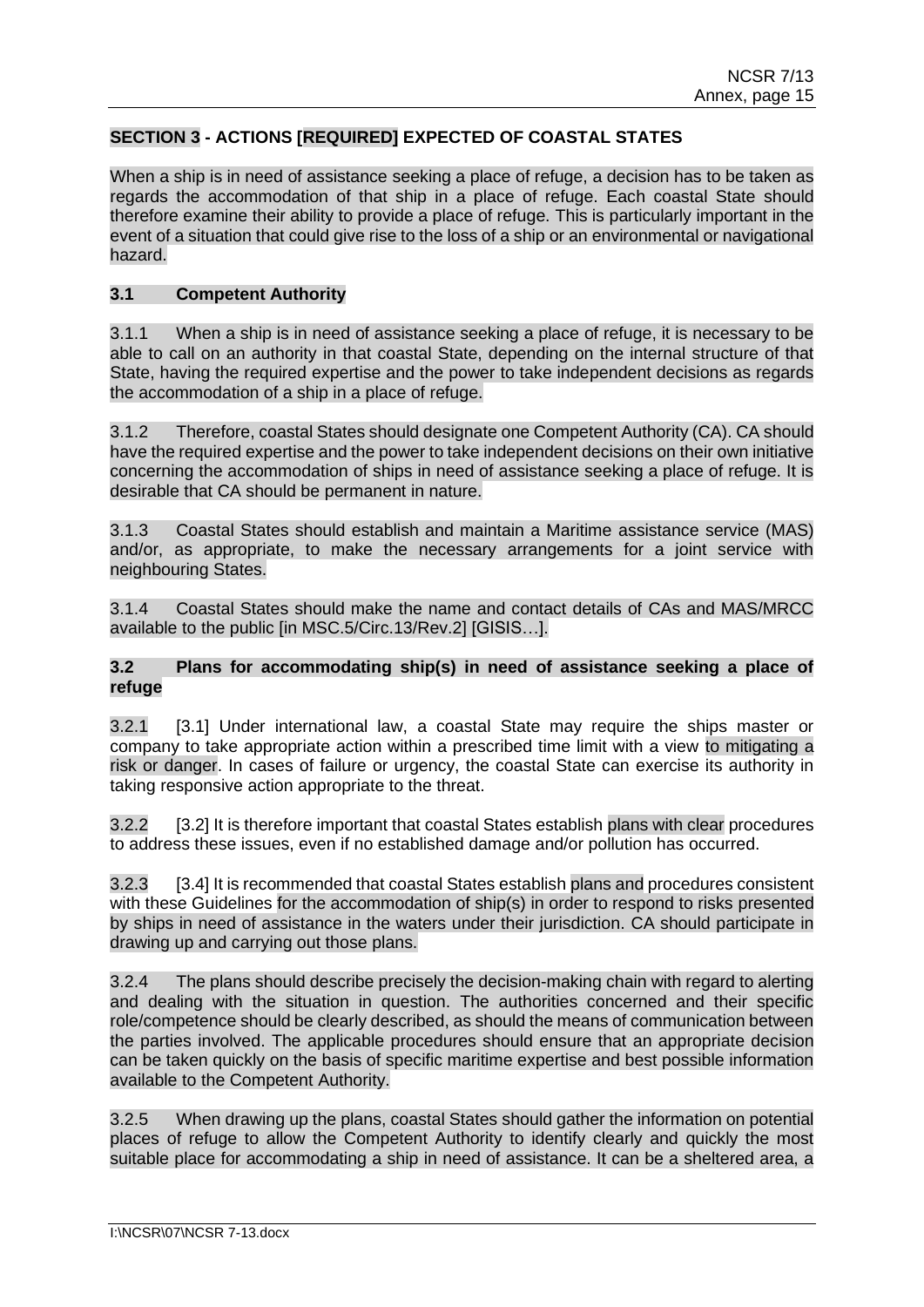port or any other suitable place; it may be any appropriate place, depending on the situation, along the entire coast of a State.

3.2.6 Information about potential places should include a description of certain characteristics of the sites as well as any equipment and installations available to accommodate a ship in need of assistance.

3.2.7 The coastal State shall also include procedures or agreements for international/regional coordination and decision-making, which should be consistent with these Guidelines for the handling of requests for assistance and authorizing, where appropriate, the use of a suitable place of refuge. They may therefore include availability of information on plans for other neighbouring States and all parties involved in a response operation.

3.2.8 Appendix 1 to Section 3 contains a non-exclusive list of what such plans may include.

# **3.3 Assessment of places of refuge - Generic assessment**

[3.5] CA, and where necessary, in consultation with the port authorities and, as appropriate, terminal operators, should, for each place of refuge request, make an objective analysis of the advantages and disadvantages of allowing a ship in need of assistance to proceed to a place of refuge, taking into consideration the risk analysis factors listed in appendix 1 to Section 2.

### **3.4 Event-specific assessment**

### 3.4.1 Expert analysis/inspection

[3.11] The analysis or inspection should include a comparison between the risks involved if the ship remains at sea and the risks that it would pose to the place of refuge and its environment. Such comparison should cover each of the following points:

- safeguarding of human life at sea:
- safety of persons at the place of refuge and its industrial and urban environment (risk of fire or explosion, toxic risk, etc.);
- risk of pollution (particularly in designated areas of environmental sensitivity);
- if the place of refuge is a port, risk of disruption to the port's operation (channels, docks, equipment, terminals, other installations);
- if the place of refuge is an anchorage, accessibility for lightering operation and tidal situation must be monitored;
- evaluation of the consequences if a request for place of refuge is refused. including the possible effect on neighbouring States; and
- due regard should be given, when drawing the analysis, to the preservation of the hull, machinery and cargo of the ship in need of assistance, as well as possible risks to navigation.

### 3.4.2 Analysis factors

- [3.9] The event specific analysis should include the following analysis factors:
	- seaworthiness of the ship concerned, in particular buoyancy, stability, availability of means of propulsion and power generation, docking ability, etc.;
	- nature and condition of cargo, stores, bunkers, in particular hazardous goods;
	- distance and estimated transit time to a place of refuge;
	- whether the master (or representative of the master e.g. chief mate) is still on board;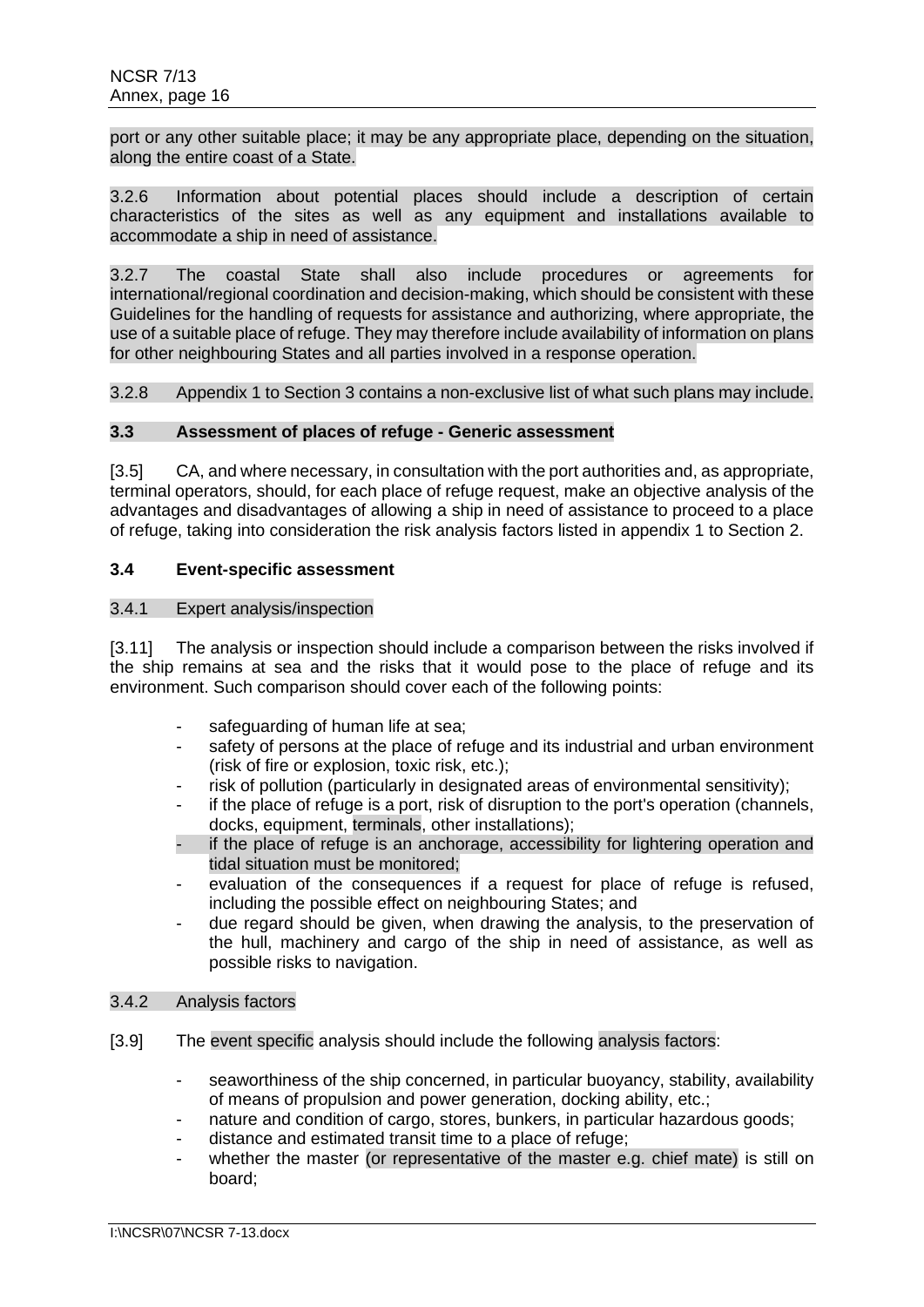- the number of other crew and/or salvors and other persons on board and an assessment of human factors, including fatigue;
- the legal authority of the country concerned to require action of the ship in need of assistance;
- agreement by the master and company of the ship to the proposals of the coastal State/salvor to proceed or be brought to a place of refuge;
- provisions on the financial security, if required;
- commercial salvage contracts already concluded by the master or company of the ship;
- information on the intention of the master and/or salvor;
- designation of a representative of the company at the coastal State concerned;
- risk evaluation factors identified in appendix 1 to section 2; and
- any measures already taken.

## 3.4.3 Expert inspection

Where it is deemed safe to do so and where time permits, an inspection team designated by CA should board the ship requesting a PoR, for the purpose of gathering evaluation data to support the decision-making process [(c.f. analysis factors)].

A team composed of persons with expertise appropriate to the situation should be established. Where one or more coastal States may be involved with the incident, and where other parties may be potentially involved, then the formation of a multi-national or 'regional' inspection team should be considered. The coastal State CA receiving the request for a PoR will retain responsibility for selecting the appropriate team members and inviting participation from other States/Competent Authorities. Due care should be exercised to ensure that formation of a multi-national/regional team does not delay the deployment of the inspection team.

# **3.5 Decision-making process for granting a place of refuge**

3.5.1 The Competent Authority [referred to in…] should decide on the acceptance of a ship in a place of refuge following a prior assessment of the situation carried out on the basis of the plans [referred to in…] and any expert analysis/inspection. The Competent Authority should ensure that ships are admitted to a place of refuge if they consider such an accommodation the best course of action for the purpose of the protection of human life, the environment or the ship, cargo. [3.12] When permission to access a place of refuge is requested, there is no obligation for the CA to grant it, but before taking any decision, the necessary risk assessments and/ or inspection visits should always be completed. As a general principle - unless deemed unsafe - there should be no rejection without inspection. CA should weigh all the factors and risks in a balanced manner and give shelter whenever reasonably possible.

3.5.2 The Competent Authority may verify whether the ship is covered by insurance or some other effective form of financial security permitting appropriate compensation for costs and damages associated with its accommodation in a place of refuge; the act of requesting this information must not delay operations. The absence of insurance or financial security does not exonerate a coastal State from its obligation to perform the risk assessment and to decide on the acceptance of the ship in a place of refuge. The State that receives a request to provide a place of refuge cannot refuse for commercial, financial or insurance reasons alone.

3.5.3 The decision by a State to grant a place of refuge on their territory should be immediately communicated to all parties involved and should include any practical requirements set as a condition of entry.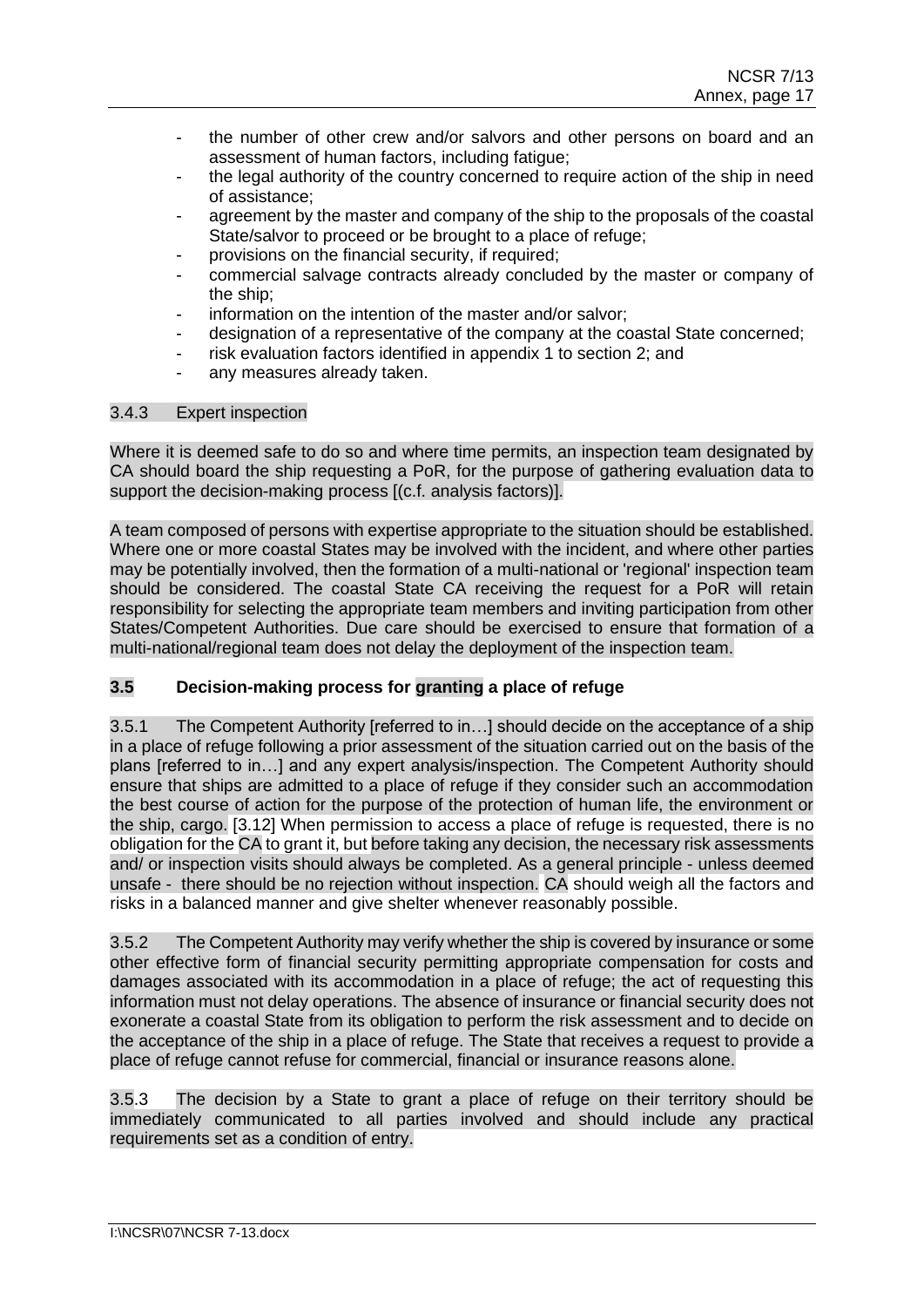3.5.4 Whilst each State should remain independent in making their decision, if a competent authority is unable to accept a request for place of refuge, it should immediately communicate to the shipowner/operator the information on the basis of which its decision has been made and including any assessment relating to:

- safety persons on board and risks to public safety on shore;
- environmental sensitivities:
- lack of availability of suitable resources at desired PoR and concern over structural stability and ability for ship to make successful safe transit to same;
- prevailing and forecast weather conditions, i.e. lack of sheltered area for proposed works;
- physical limitations and constraints incl. bathymetry, navigational characteristics;
- foreseeable consequences escalation, i.e. pollution, fire, toxic and explosion risk; and
- any other applicable reason.

3.5.5 In situations where regional agreements are in place, the same information should be communicated to the other parties involved. Copies of the State's risk assessment and/or inspection report(s) should also be made available, as appropriate, through such regional agreements.

3.5.6 [3.14] The action of the coastal State does not prevent the company or its representative from being called upon to take steps, within the framework of international law, that are necessary to avert, lessen or remove a serious and imminent risk to its coastline or related interests, the safety of other ships and their crews and passengers or of persons on shore or to protect the marine environment, that Competent Authority may, inter alia:

- restrict the movement of the ship or direct it to follow a specific course (this requirement does not affect the master's responsibility for the safe handling of his ship);
- give official notice to the master of the ship to put an end to the threat to the environment or maritime safety; and
- instruct the master to put in at a place of refuge in the event of imminent peril, or cause the ship to be piloted or towed.

In the case of a ship that is towed under a towage or salvage agreement, the measures taken by the Competent Authority of a State under the first and third indent may also be addressed to the assistance, salvage and towage companies involved.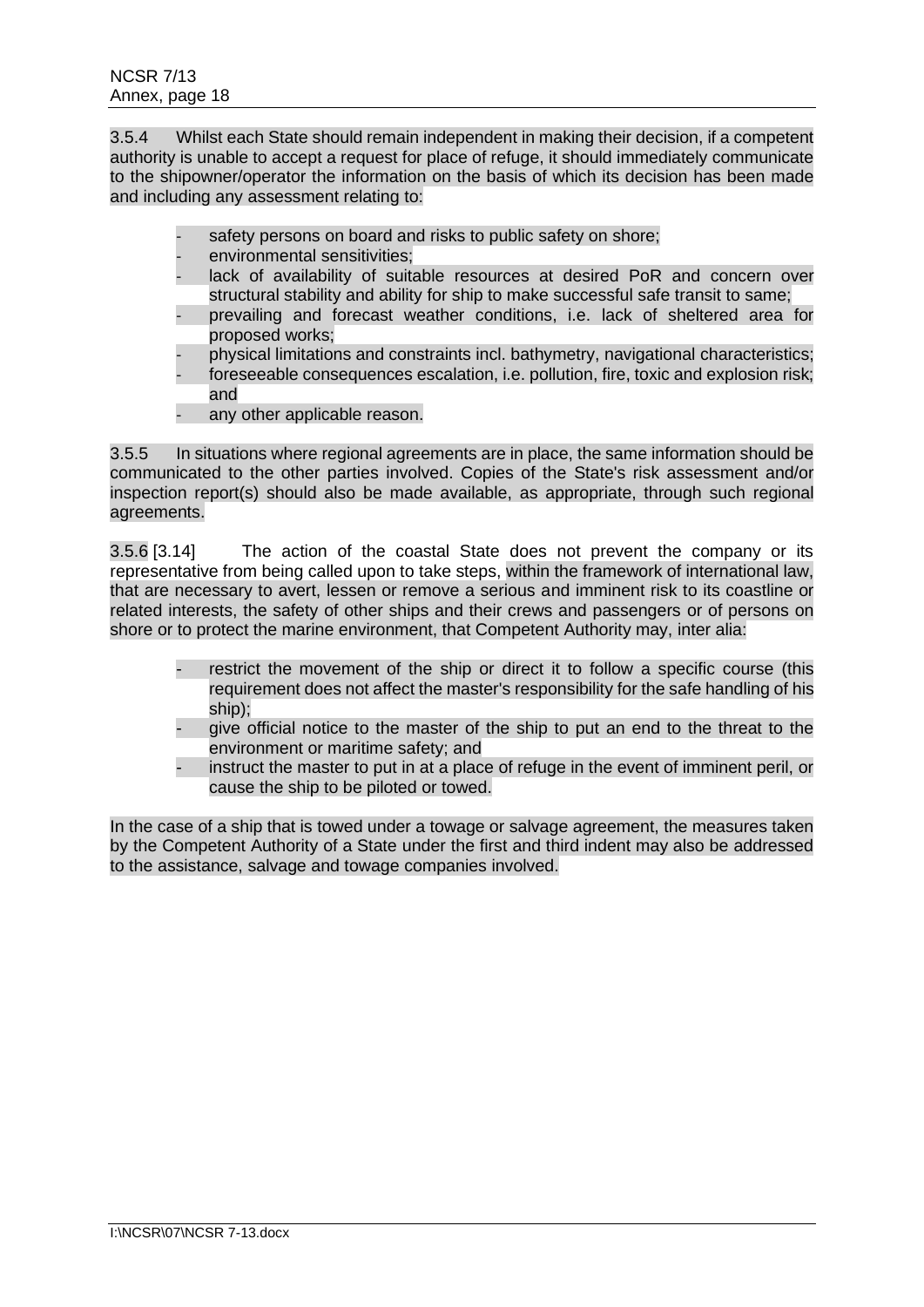## APPENDIX 1 TO SECTION 3

### **PLACES OF REFUGE PLANS**

The plans referred to in paragraph 3.2 shall be prepared after consultation of the parties concerned, and shall contain at least the following:

- .1 the identity of the authority or authorities responsible for receiving and handling alerts;
- .2 the identity of the Competent Authority for assessing the situation and taking a decision on acceptance or refusal of a ship in need of assistance seeking a place of refuge;
- .3 information on the coastline of State and all elements facilitating a prior assessment and rapid decision regarding the place of refuge for a ship, including a description of environmental, economic and social factors and natural conditions;
- .4 the assessment procedures for acceptance or refusal of a ship in need of assistance in a place of refuge;
- .5 the resources and installations suitable for assistance, rescue and combating pollution;
- .6 procedures for international coordination and decision-making (see section 4); and
- .7 the financial guarantee and liability procedures in place for ships accommodated in a place of refuge.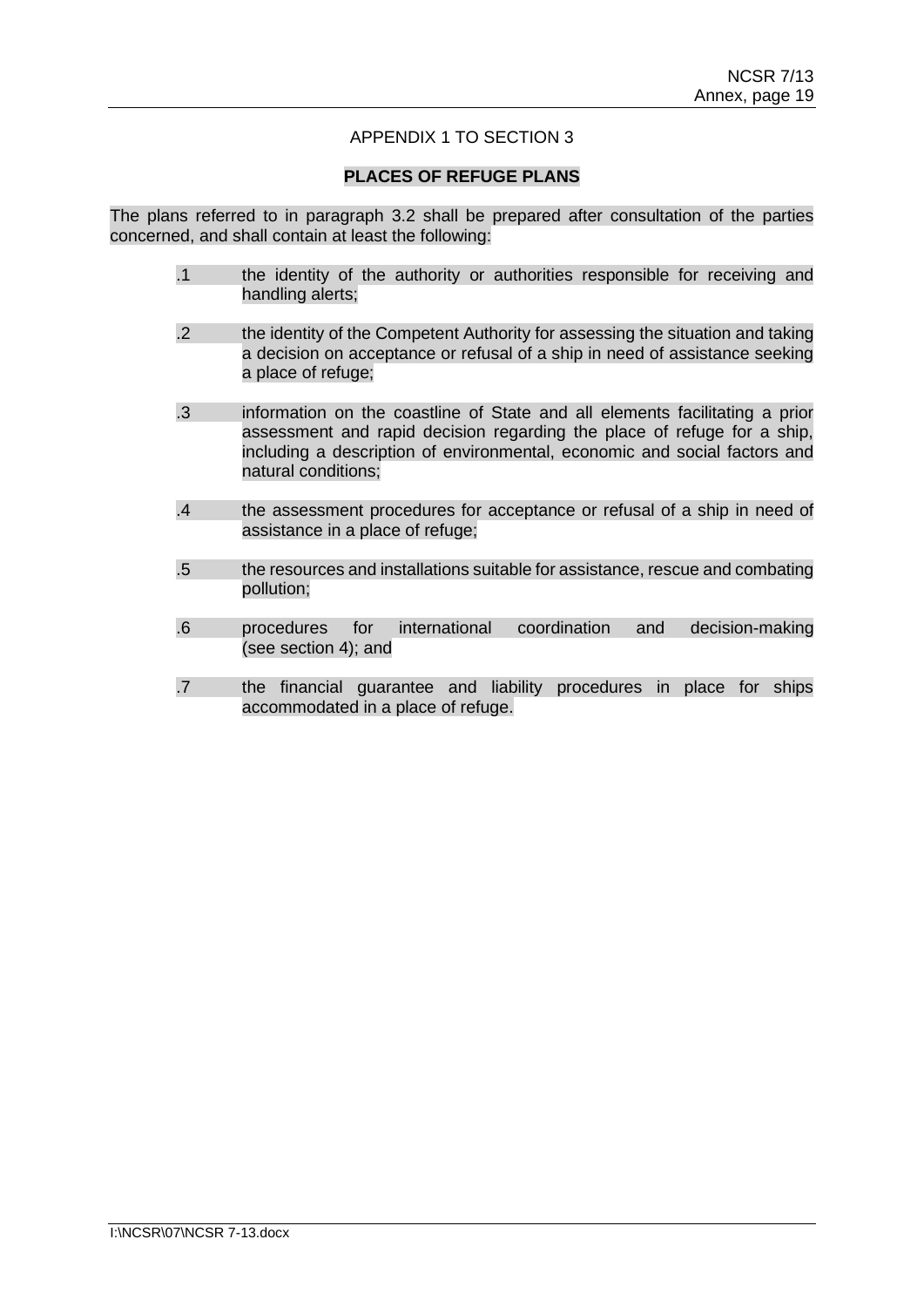## **SECTION 4 – INTERNATIONAL/REGIONAL COOPERATION AND COORDINATION FOR PLACES OF REFUGE**

Any State where the Competent Authorities of which have been informed , pursuant to these Guidelines or in any other way, of facts which involve or increase the risk for another State of a hazard being posed to certain shipping areas or coastal zones, should take appropriate measures to inform, as soon as possible, such States thereof.

Where appropriate, States [sharing an area or a sea; neighbouring States] should cooperate with a view to consult each other regarding necessary action to be taken and pooling their capacities for joint action. Establishing regional cooperation arrangements to this end may lead to quicker response.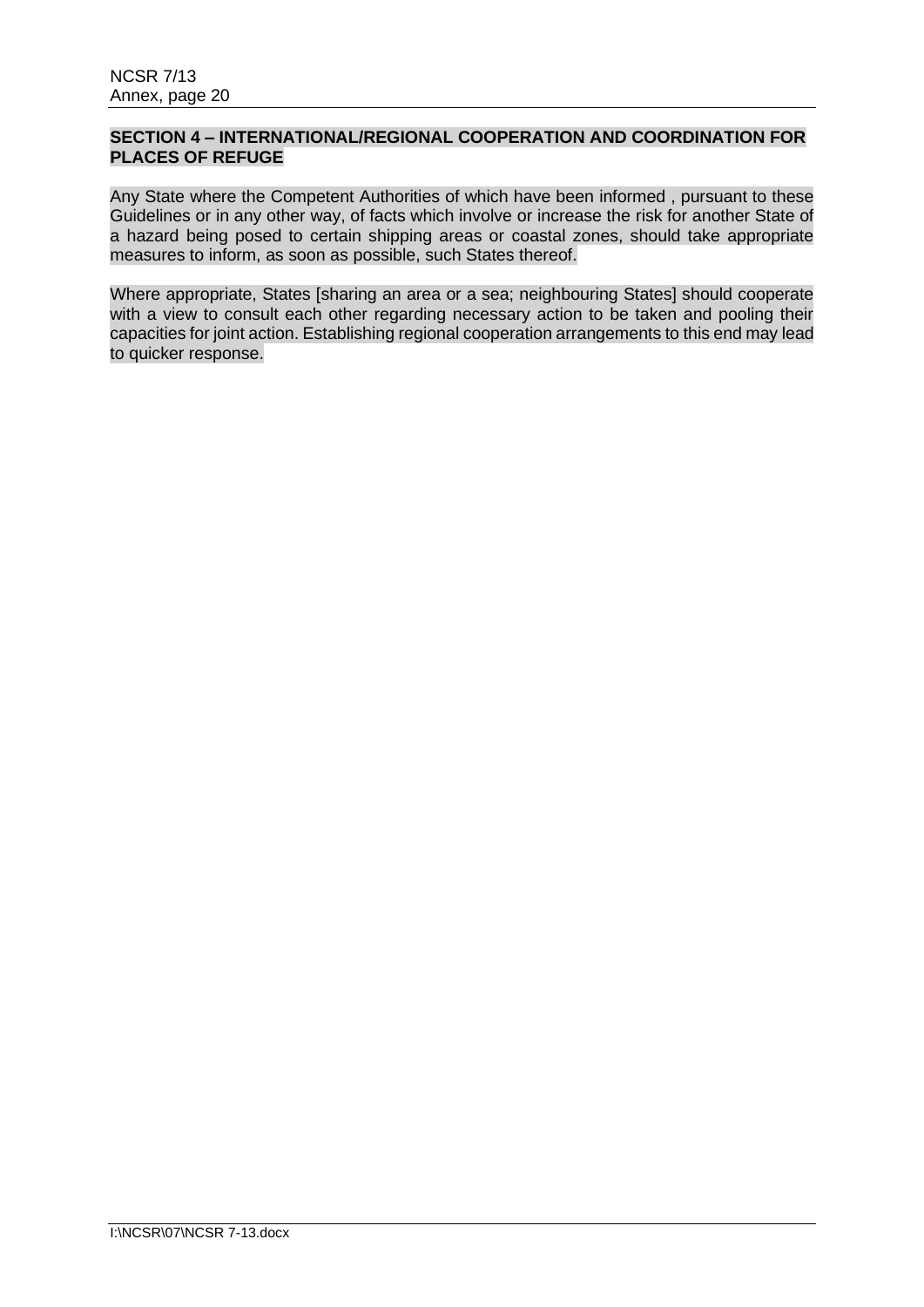## APPENDIX 1 TO SECTION 4

### **INTERNATIONAL/REGIONAL COOPERATION AND COORDINATION FOR PLACES OF REFUGE**

For circumstances where there are coastal States sharing a common area or sea and want to jointly address situations of places of refuge.

On many occasions, situations leading to a request for a place of refuge involves only one State and will be managed by the same State, under their jurisdiction. There may however be situations involving neighbouring States or States in the vicinity of the incident. This section should complement national plans and apply to situations where it is likely that more than one State may become involved, or where it is outside of the jurisdiction of any one State.

When there is a regional arrangement in place, the principle is that each State involved starts to examine their ability to provide a place of refuge and that, in the interest of resolving the situation, there is direct contact between those CAs involved to decide who is best placed to take the coordinating role. Regional arrangements may cover additional specifics related to granting a place of refuge.

#### **Deciding which coastal State's competent authority to be in the lead**

If a PoR is requested when no SAR operation has taken place, the deciding factor should be the Maritime assistance service (MAS) declared by the State in whose area of jurisdiction the ship is located. If there is no MAS declared, in the first instance the State with jurisdiction over the waters in which the ship is located (e.g. through a declared EEZ) should coordinate the PoR request unless and until an agreement has been reached to transfer coordination to another coastal State.

For PoR requests arising from an incident commencing outside the jurisdiction of any one coastal State, the Search and rescue region (SRR) will be the deciding criterion for determining who should take on the coordination role in the first instance. The state in whose SRR the vessel is located will be deemed in charge of the coordination of the event in the first instance, even though there may or may not be a SAR component to the operation.

The coastal State in whose SRR the vessel is located at the time of the PoR request should retain the coordination of the response to that request unless and until an agreement has been reached to transfer coordination to another coastal State in the region, which might grant a place of refuge.

Coastal States who are involved by virtue of geography, or because they are home to some of the vessel's interests, support the action by cooperating with the coordinating State to: gather information; share expertise; provide logistical assets; participate in the risk assessment; and search for potential places of refuge in their territory.

### **Coordinating authority and neighbouring coastal States**

When it has been decided that taking the ship to a place of refuge is the most appropriate course of action, the coordinating coastal State should work with neighbouring States to identify the nearest, most appropriate PoR, which may be in another State.

At all times, the principal focus should remain the protection of human life, the environment, the ship and cargo and the reduction of the hazard to navigation.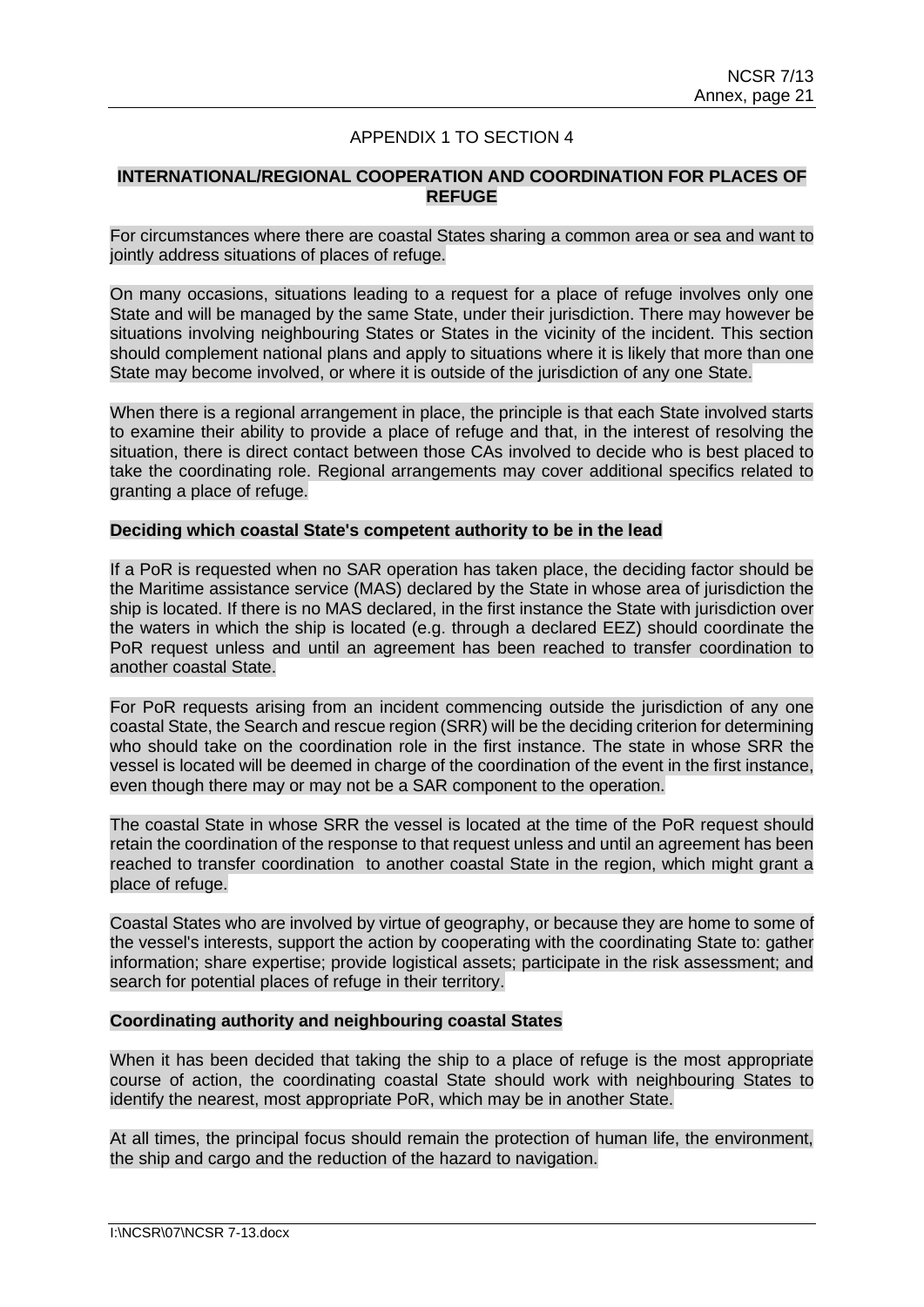### **Coordinating and supporting coastal States**

The authority (or authorities) as referred to in [ref to point above] which has assumed coordination, will be known as the Coordinating coastal State (CCS). Other States supporting CCS will be known, for the purpose of these Guidelines, as Supporting coastal States (SCS).

CCS will be responsible for:

- ensuring that CA is in charge of overall coordination of the incident;
- initiating their national PoR procedure, in order to identify a potential site on their territory;
- being the main point of contact for liaison with representatives of the involved parties, including the shipowner and/or operator, master, P&I club, salvors, and if necessary, the operator of a port of refuge and, where applicable, the terminal operator;
- where necessary, coordinating the response to the PoR request with potential SCS, in order to gain their assistance:
- issuing SITREPS and alerting SCS, actions taken to date and proposed plans;
- determining whether a coastal State cooperation group and a Secretariat should be set up for the incident;
- organizing evaluation teams: search for transportation, constitution of teams, in collaboration with the other States involved;
- undertaking a thorough analysis of the factors listed in these Guidelines in order to decide whether to allow a ship in need of assistance to proceed to a place of refuge within their jurisdiction (see point above);
- communicating the results of that analysis, once complete, to the other authorities concerned and to the shipowner; and
- ensuring that those authorities who may become responsible for the ship once in a place of refuge are:
	- informed as early as possible of that possibility; and
	- involved in the risk assessment process and are given all relevant information.

Following an assessment of all the factors (as in section 3, paragraphs 3.3 to 3.5), CCS will also be responsible for ensuring that ships are admitted to a place of refuge if they consider such an accommodation the best course of action for the purpose of the protection of human life, the environment or the ship, cargo; or where appropriate, initiating a dialogue to formalize the transfer of coordination to another State.

NB: CCS considering a formal PoR request should not enter into direct contact with different port authorities or shore-based authorities in another State. All information exchanges must go through the competent maritime authorities in the State concerned.

## **Responsibilities of the Supporting coastal States (SCS)**

The States supporting CCS in handling the PoR request procedures include:

- those nearest in the vicinity of the ship in need of assistance; and, if necessary,
- the flag State.

Each SCS should: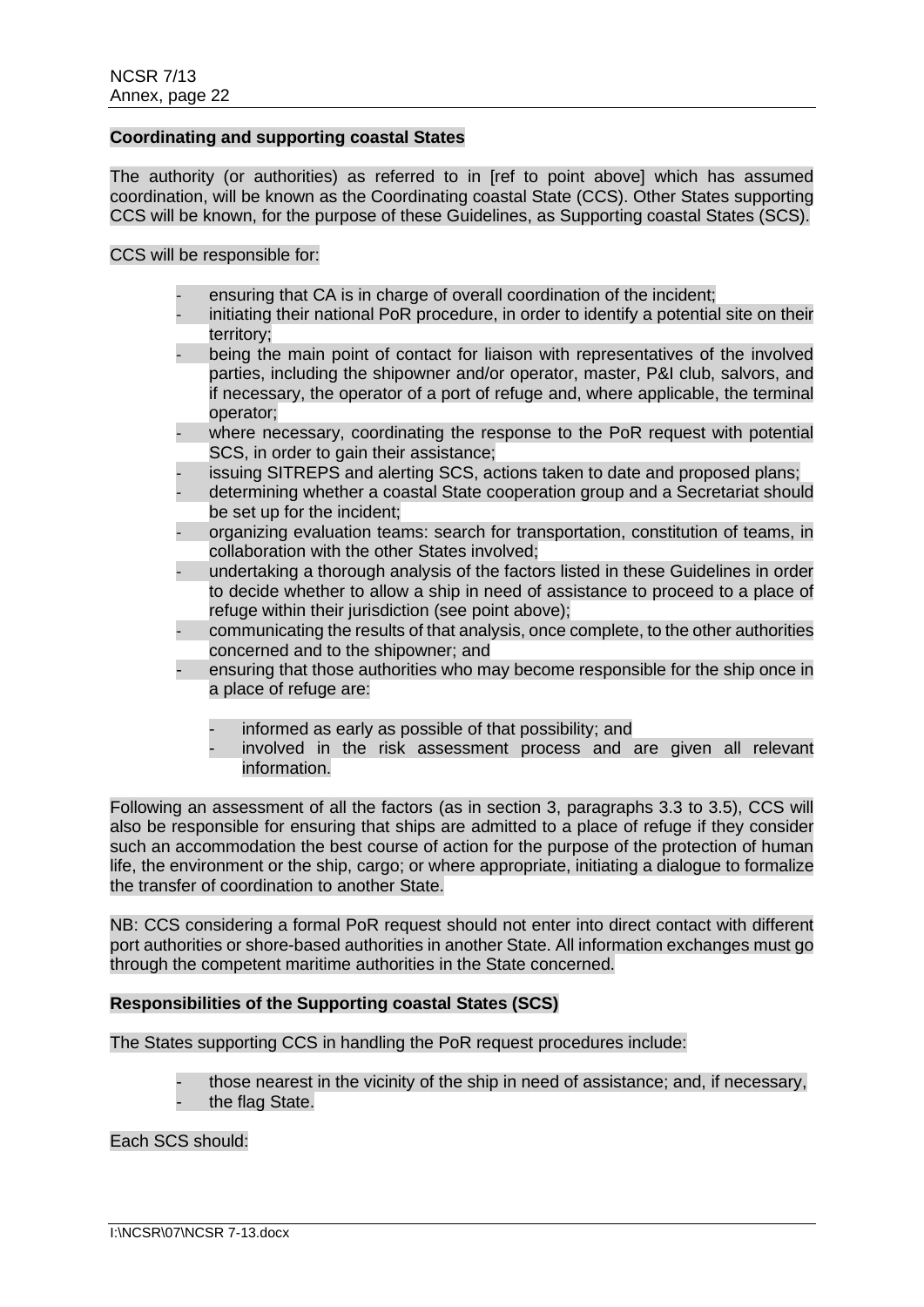- ensure that any relevant incident related information is passed to CCS without delay;
- be prepared to examine any requests from CCS for assistance (logistical, expertise or evaluation);
- be prepared to examine a request for a place of refuge within their jurisdiction by CCS; and
- be prepared to plan in parallel and proactively assess any possible alternative options should CCS be unable to grant a PoR.

In particular, neighbouring States should examine the possibility of granting a place of refuge in their territory, even though the incident at the time is taking place outside their area of jurisdiction.

### **Transfer of coordination**

Responsibility for coordinating the incident may be transferred, depending on the evolution of the situation aboard the ship, or depending on agreements reached between the States involved i.e. the State able to offer a place of refuge. However, for reasons of operational continuity, it may be appropriate for the initial CCS to assume coordination throughout the entire process, with the agreement of the other coastal State(s) concerned.

The transfer of coordination to another coastal State is accomplished with a formal notification, preferably in an electronic format, from the State taking over coordination to the State initially in charge of the event. Form B in appendix 2 to section 4 can be used for that purpose.

### **Decision-making and outcomes**

Decision-making and outcomes shall be done as guided in section 3 paragraph 3.7

### **Subsequent request to another CS to grant a POR**

When the risk assessment carried out following an incident concludes that a place of refuge on another State's territory is the only solution in order to preserve the safety of the ship involved, the safety of navigation and to protect or mitigate the risks to the environment, CCS unable to accept the request for a place of refuge for objective reasons shall forward all information relevant to the circumstances on which their decision is based to the State or States to whom the subsequent request is made. That coastal State then becomes CCS (and the previous CCS becomes SCS). Forwarding all relevant information should greatly facilitate the risk assessment and decision-making on the subsequent request if a hand-over has not been already agreed and a passage plan arranged between CCS and SCS.

### **Passage plan and monitoring**

When a suitable place of refuge has been determined and agreed CCS will assume responsibility for agreeing a passage plan with the requesting party and will engage with SCSs as necessary, but in particular where the casualty may have to pass through or transit in close proximity to another coastal State's jurisdiction<sup>7</sup>.

In order to be prepared to face potential difficulties during the transit to the designated place of refuge, coastal States should consider on one or more backup places of refuge en-route.

<sup>7</sup> In accordance with relevant UNCLOS provisions - Articles 194 and 195 of UNCLOS establish obligations of coastal States to prevent, reduce and control pollution to the marine environment caused – among other factors – by shipping, as well as not to transfer environmental hazards on to other sea areas. In addition, Articles 198 and 199 of UNCLOS lay down coordination rules for neighbouring States dealing with pollution incidents, including a duty to notify each other and to draw up joint contingency plans.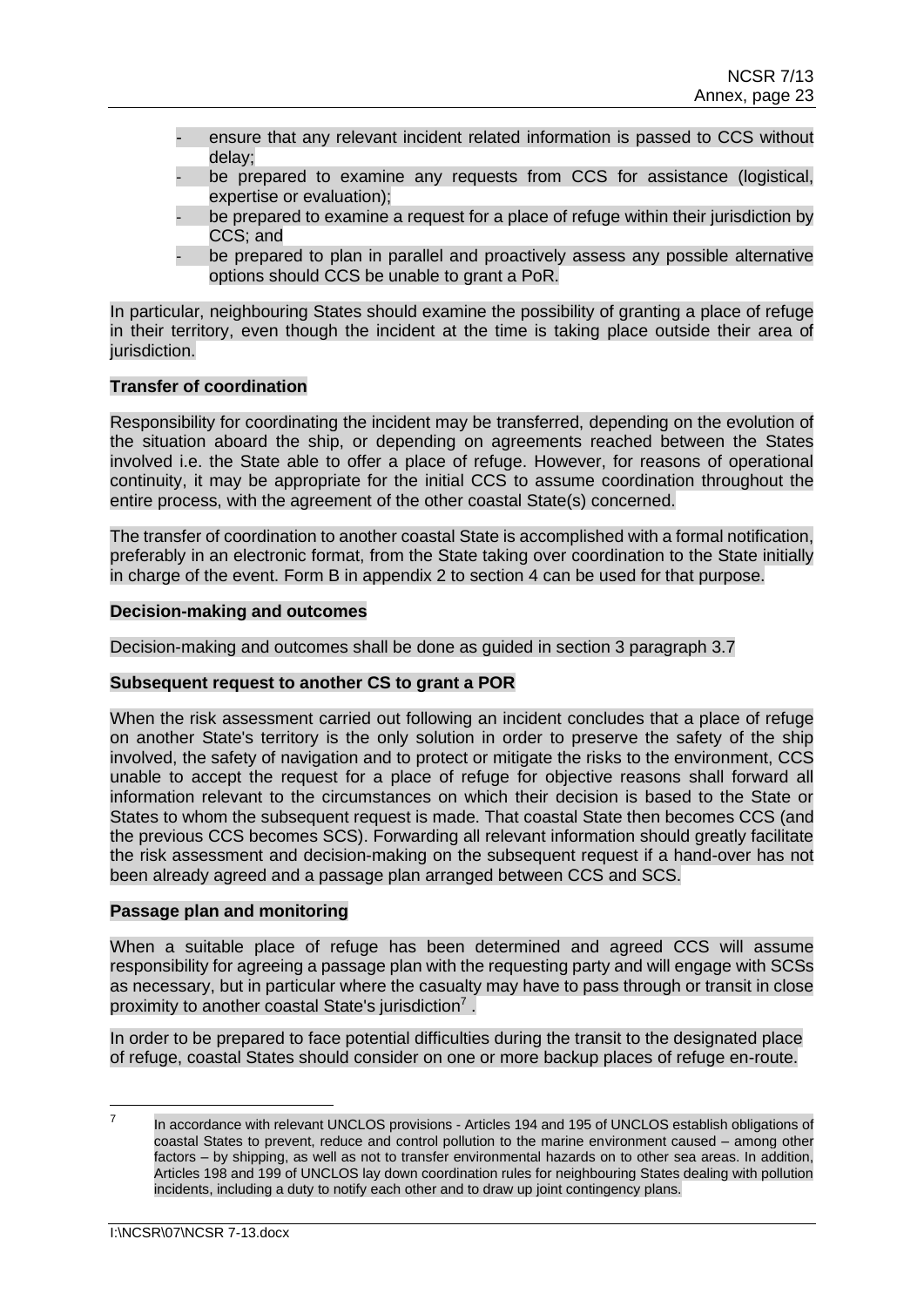## APPENDIX 2 TO SECTION 4

### **FORM B**

## **COASTAL STATE HANDOVER COORDINATION FORM**

All sections are to be completed to ensure that information has not been mistakenly omitted, if a section is not required or not applicable an entry to that effect should be made.

| <b>Identifier</b>      | <b>Function</b>                                                                           | <b>Information Required</b> |  |
|------------------------|-------------------------------------------------------------------------------------------|-----------------------------|--|
| Α                      | <b>Identity of casualty ship</b>                                                          |                             |  |
|                        | Name and call-sign of the ship                                                            |                             |  |
|                        | <b>IMO Number</b>                                                                         |                             |  |
|                        | <b>Flag State</b>                                                                         |                             |  |
| B                      | <b>Reason for refuge</b>                                                                  |                             |  |
|                        | (Brief details of issue affecting the ship)                                               |                             |  |
| С                      | <b>Coastal State transferring coordination</b>                                            |                             |  |
|                        | <b>Identity of Coastal State</b>                                                          |                             |  |
|                        | Name and title/position of the Competent                                                  |                             |  |
|                        | Authority                                                                                 |                             |  |
| D                      | <b>Coastal State accepting coordination</b>                                               |                             |  |
|                        | <b>Identity of coastal State</b>                                                          |                             |  |
|                        | Name and title/position of Competent                                                      |                             |  |
|                        | Authority                                                                                 |                             |  |
| Е                      | <b>Dates and times</b>                                                                    |                             |  |
|                        | Date and time of agreement to transfer                                                    |                             |  |
|                        | coordination                                                                              |                             |  |
|                        | Agreed date and time of actual coordination                                               |                             |  |
|                        | transfer - if different from above                                                        |                             |  |
| F                      | <b>Position of coordination transfer</b>                                                  |                             |  |
|                        | Latitude & longitude                                                                      |                             |  |
|                        | Bearing and distance from conspicuous point                                               |                             |  |
|                        | landmark/port/harbour etc.                                                                |                             |  |
|                        | Anchorage latitude and longitude                                                          |                             |  |
| G                      | Place of refuge (if known)                                                                |                             |  |
|                        | Name of agreed destination -                                                              |                             |  |
| port/harbour/anchorage |                                                                                           |                             |  |
| H*                     | Other coastal State(s) if there is a requirement for transit through other CS territorial |                             |  |
|                        | waters                                                                                    |                             |  |
|                        | <b>Identity of coastal State</b>                                                          |                             |  |
|                        | Identity of coastal State                                                                 |                             |  |
| I                      | <b>Transfer completion - Coastal State accepting coordination</b>                         |                             |  |
|                        | <b>Identity of coastal State</b>                                                          |                             |  |
|                        | Name and title/position of Competent                                                      |                             |  |
|                        | authority                                                                                 |                             |  |
|                        | Date and time of completion                                                               |                             |  |
| J                      | <b>Transfer completion - Coastal State transferring coordination</b>                      |                             |  |
|                        | Identity of coastal State                                                                 |                             |  |
|                        | Name and title/position of Competent                                                      |                             |  |
|                        | Authority                                                                                 |                             |  |
|                        | Date and time of completion                                                               |                             |  |
| Κ                      | Reason for not granting a                                                                 |                             |  |
|                        | place of refuge                                                                           |                             |  |

H\* - Template to allow for additional coastal States to be inserted if/as required.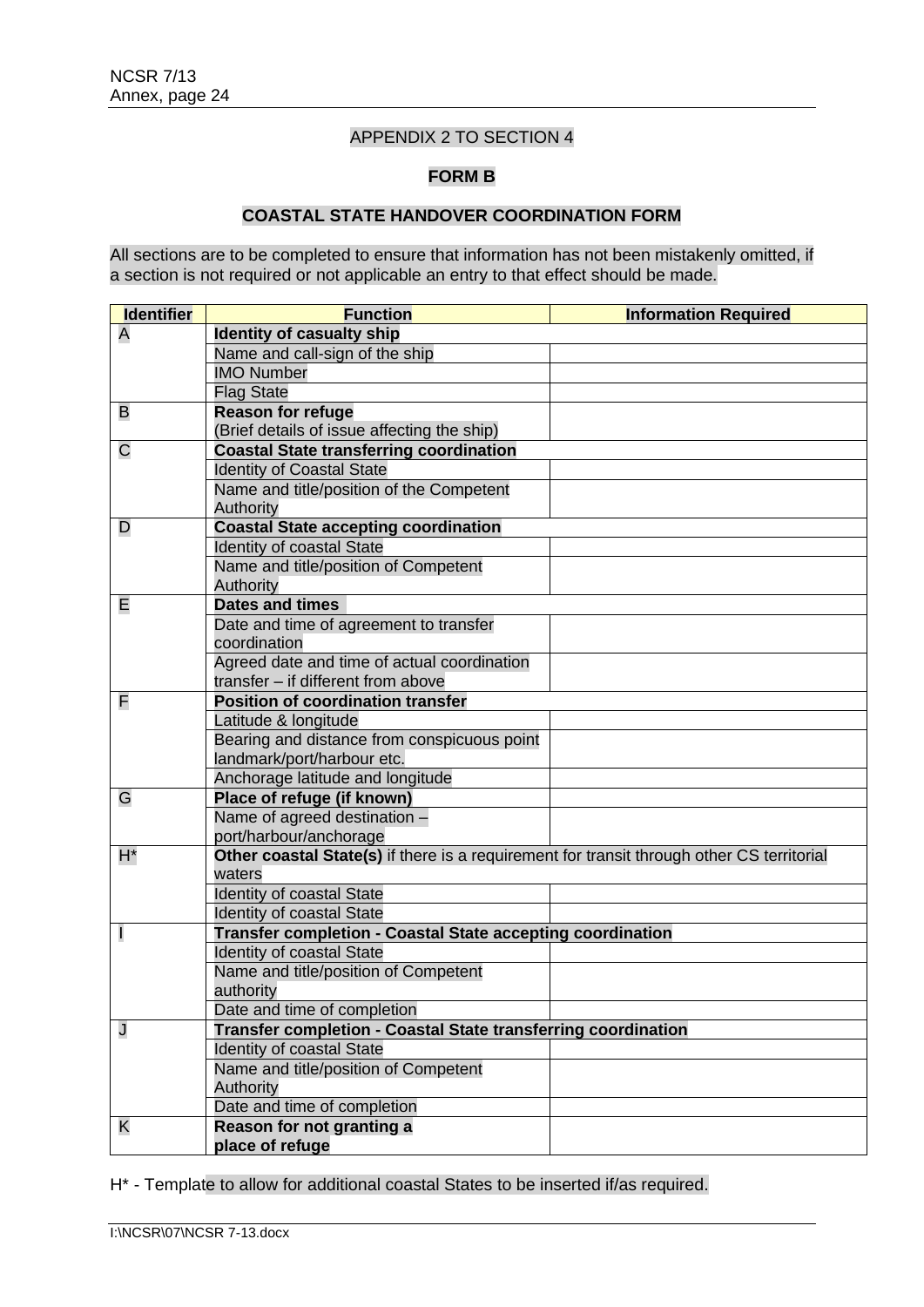#### **Guidance on transfer of coordination**

A formal transfer of coordination is required to ensure a seamless transition of coordination from one State to another when a ship is in need of a place of refuge to ensure the safety of the ship, its crew and cargo, thereby minimizing the risk to personnel, potential pollution damage to the environment or a hazard to navigation.

A transfer of coordination should include relevant information focusing on the actual transfer of coordination between coastal States and should not include detailed information. Detailed and essential information relating to the incident and the casualty ship(s) should have been previously, and continually, distributed by the use of the place of refuge situation report(s) and discussed prior to reaching an agreement to transfer coordination.

If a collision occurs and both vessel ships were in need of a place of refuge, two separate templates would be required, one for each ship. The inclusion of both ships on the same template would only be appropriate if both ships were being provided with a place of refuge by the same coastal State and be given refuge at the same location.

If a transfer of coordination is required on more than one occasion for the same incident, for example a casualty ship passing through other coastal States waters, the format should be repeated rather than attempting to include any additional transfers on one document.

There is a requirement to identify an agreed position, date and time of the proposed transfer of coordination. There is also a condition to acknowledge and document that the transfer of coordination has been completed and retained on file by both coastal States.

There are four steps required to complete the transfer of coordination.

Procedure for completion of the Transfer of Coordination template:

- .1 Transferring coastal State is to complete the template up to and including section 'H', when done so they are to send to the accepting coastal State (and other coastal States if applicable) preferably in an electronic format.
- .2 When the actual transfer of coordination has been completed, the accepting coastal State is to complete section 'I'; when done so send to the transferring coastal State.
- .3 Transferring coastal State is to complete section 'J'.
- .4 The completed template is to be sent back to the accepting coastal State as a formal notification and the record of transfer completion.

At the end of the assessment process, when transferring the coordination to another CS the reason(s) for not granting a PoR should be stated by completing section 'K'.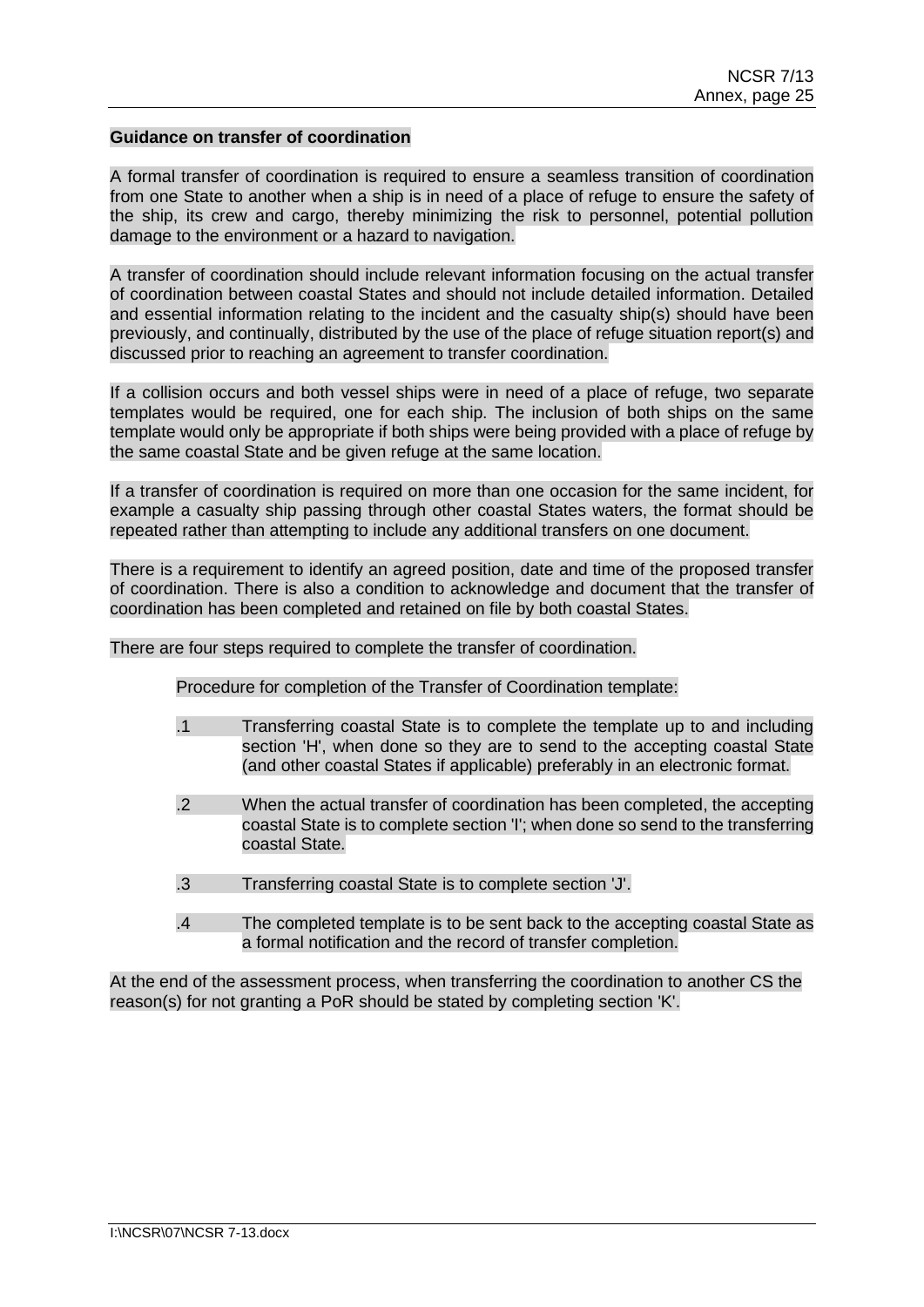### **SECTION 5 - MEDIA AND INFORMATION MANAGEMENT**

In today's situation using social media for spreading information, it is recommended that States include in their organization capacities (including training) for managing media and requests for information in connection to managing a ship in need of assistance seeking a place of refuge. The following are some key guidance points (non-exhaustive):

### .1 Media and information management

The delivery of accurate, clear, timely and up to date information and advice to the public and other key stakeholders is an important aspect of the successful management of any shipping incident. It is recommended that media management should be incorporated into national contingency planning and a media management procedure should be developed.

### .2 Key principles

- Media activity must not interfere with the management of the incident in any way; particularly it should not impede the operational activities of the emergency services. Media speculation should not be considered when making the decision to grant a place of refuge.
- All steps should be taken to protect victims from press intrusion.
- Only factual information should be provided. There should be no speculation about causes, future developments, or actions.
- Information and advice should not be released by one organization if it covers the area of responsibility of another, **unless** the information (and its release) has been agreed by the responsible organization.

## .3 Key interest groups

- Press and Media
- General public, including NGOs and civil society
- Ministers, national and local authorities, international organizations
- Shipping and insurance industries, ports, harbours, terminal operators

### .4 Key actions for persons managing the incident

- **KNOW** who is responsible for activating the media management process/establishment of a media team for the incident (on the understanding that the media team may be required for a longer duration).
- ARRANGE regular briefings between different response cells (e.g. Salvage Control, MRCC, onshore clean-up team etc.).
- **IDENTIFY** the designated responsible person(s), who will:
	- o liaise between CA and press;
	- o take the lead in providing strategic SITREPS; and
	- o communicate with key interest groups contacts when there are significant developments to report;
- **FOLLOW** the key principles at all times.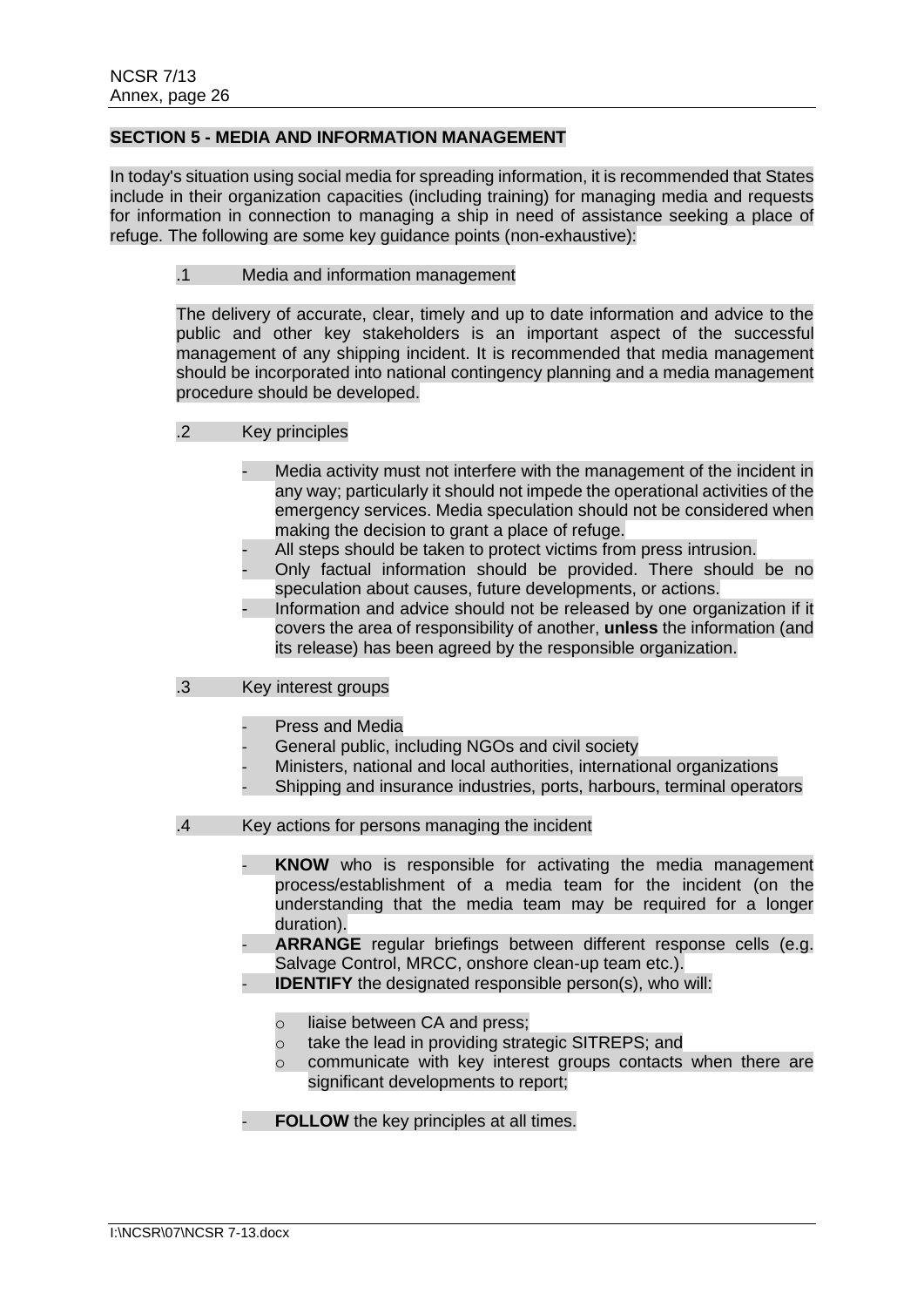### **SECTION 6 - LESSONS LEARNED**

#### 6.1 National and regional debriefs

States may consider holding a de-brief session after each significant incident. Debriefs could consider the incident background, response factors (e.g. coordination, communications, risk assessment, decision-making and any other aspects considered relevant. Depending on the nature of the incident, the debrief could either be for all the authorities and stakeholders involved, or smaller subgroups could be convened to focus on particular aspects of the incident.

Where appropriate, neighbouring or other regional coastal States should be invited to participate. If the debrief identifies issues that might be of wider interest, the outcomes from the debrief process could be shared with the organization for information.

If it is thought appropriate, lessons learned from an incident could be the subject of a regional or national exercise, or a smaller exercise at a more local level.

For regional cooperation in relation to section 4, exercises to test national and regional arrangements, either as 'live' or as table-top exercises, should be considered and planned at regular intervals.